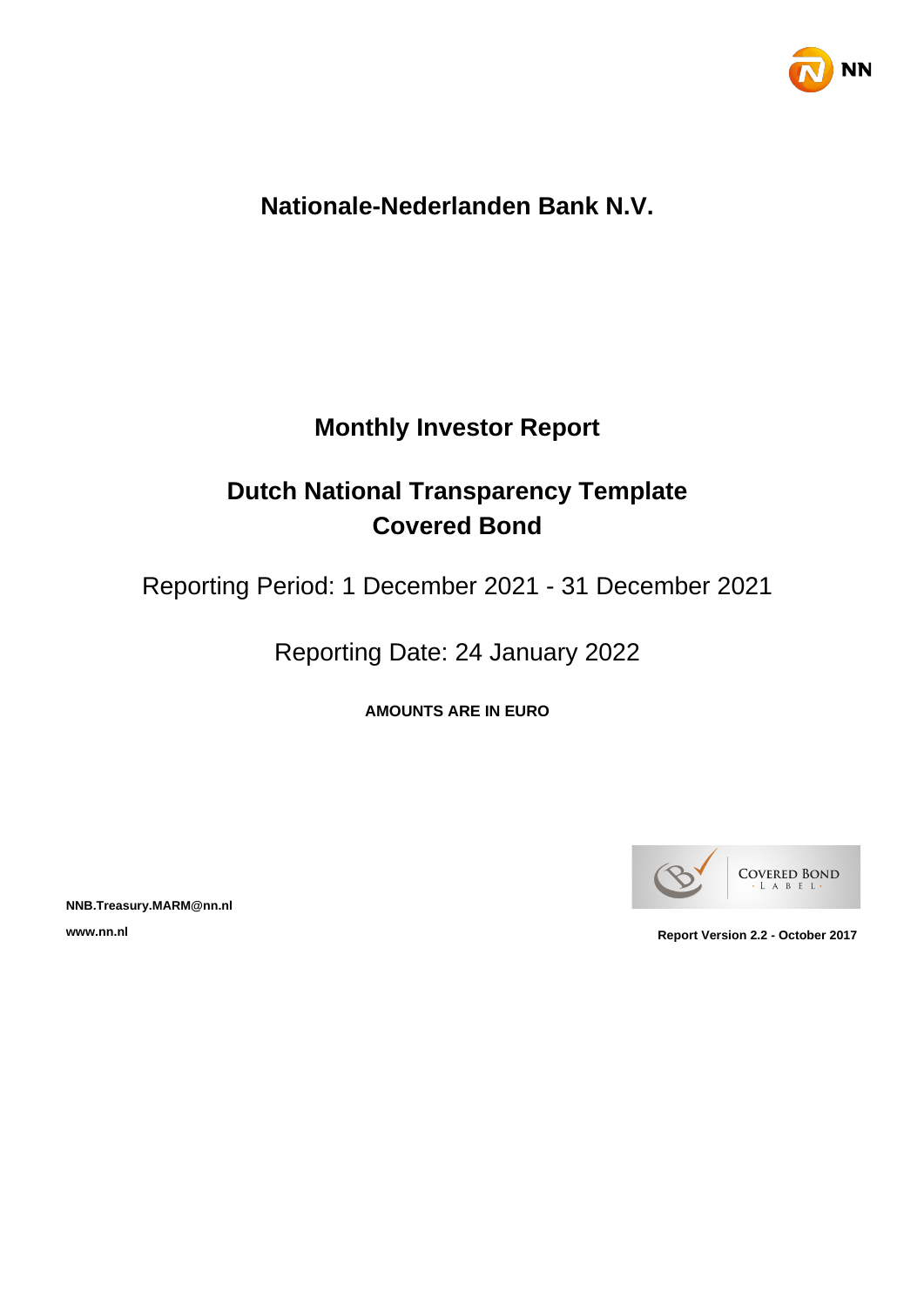### **Table of Contents**

|                                                   | Page           |
|---------------------------------------------------|----------------|
| <b>Covered Bonds</b>                              | 3              |
| <b>Asset Cover Test</b>                           | $\overline{4}$ |
| <b>Counterparty Credit Ratings &amp; Triggers</b> | 5              |
| Ledgers & Investments                             | 6              |
| Regulatory Information                            | $7^{\circ}$    |
| Stratifications                                   | 8              |
| Glossary                                          | 26             |
| <b>Contact Information</b>                        | 28             |
|                                                   |                |

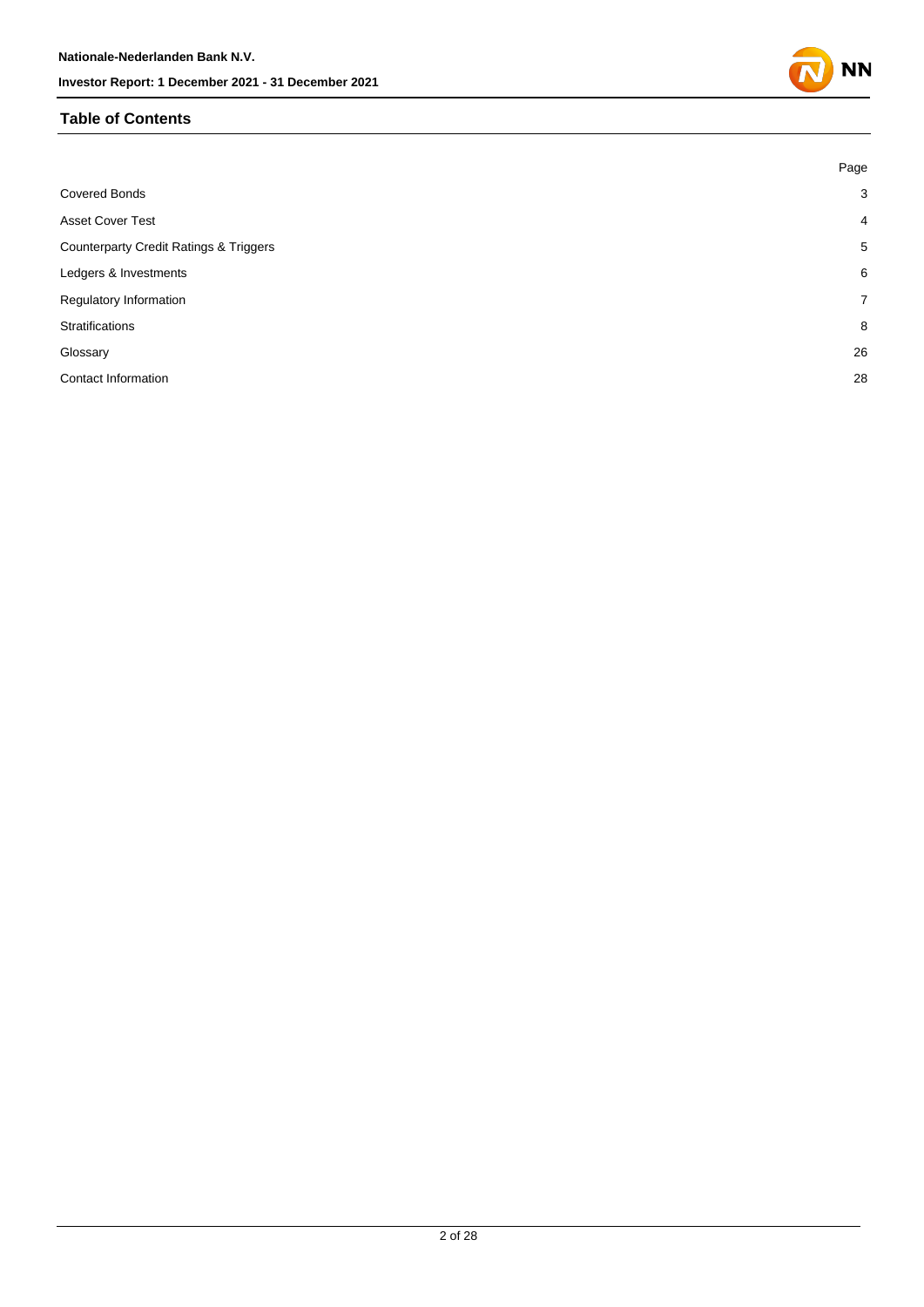

### **Covered Bonds**

| Series                | <b>ISIN</b>  | Currency   | <b>Initial Principal</b><br>Balance* | Outstanding<br>Amount* | Coupon  | Issuance<br>Date | <b>Maturity</b><br>Date | <b>IRS Counterparty</b> | Redemption<br>Type | LCR HQLA<br>Category |
|-----------------------|--------------|------------|--------------------------------------|------------------------|---------|------------------|-------------------------|-------------------------|--------------------|----------------------|
| <b>SB CB Series 1</b> | NL0015436072 | <b>EUR</b> | 500.000.000                          | 500,000,000            | 0.0100% | 08/07/20         | 08/07/30                |                         | <b>Bullet</b>      |                      |
| <b>SB CB Series 2</b> | NL0015614611 | <b>EUR</b> | 500.000.000                          | 500.000.000            | 0.0500% | 24/09/20         | 24/09/35                |                         | <b>Bullet</b>      |                      |
| <b>SB CB Series 3</b> | NL00150002A1 | <b>EUR</b> | 250.000.000                          | 250,000,000            | 0.0500% | 12/11/20         | 12/11/40                |                         | <b>Bullet</b>      |                      |
| <b>SB CB Series 4</b> | NL00150008B6 | <b>EUR</b> | 500.000.000                          | 500,000,000            | 0.3750% | 04/03/21         | 04/03/41                |                         | <b>Bullet</b>      |                      |

\* Amounts to be reported in the relevant currency, and also the euro-equivalent amounts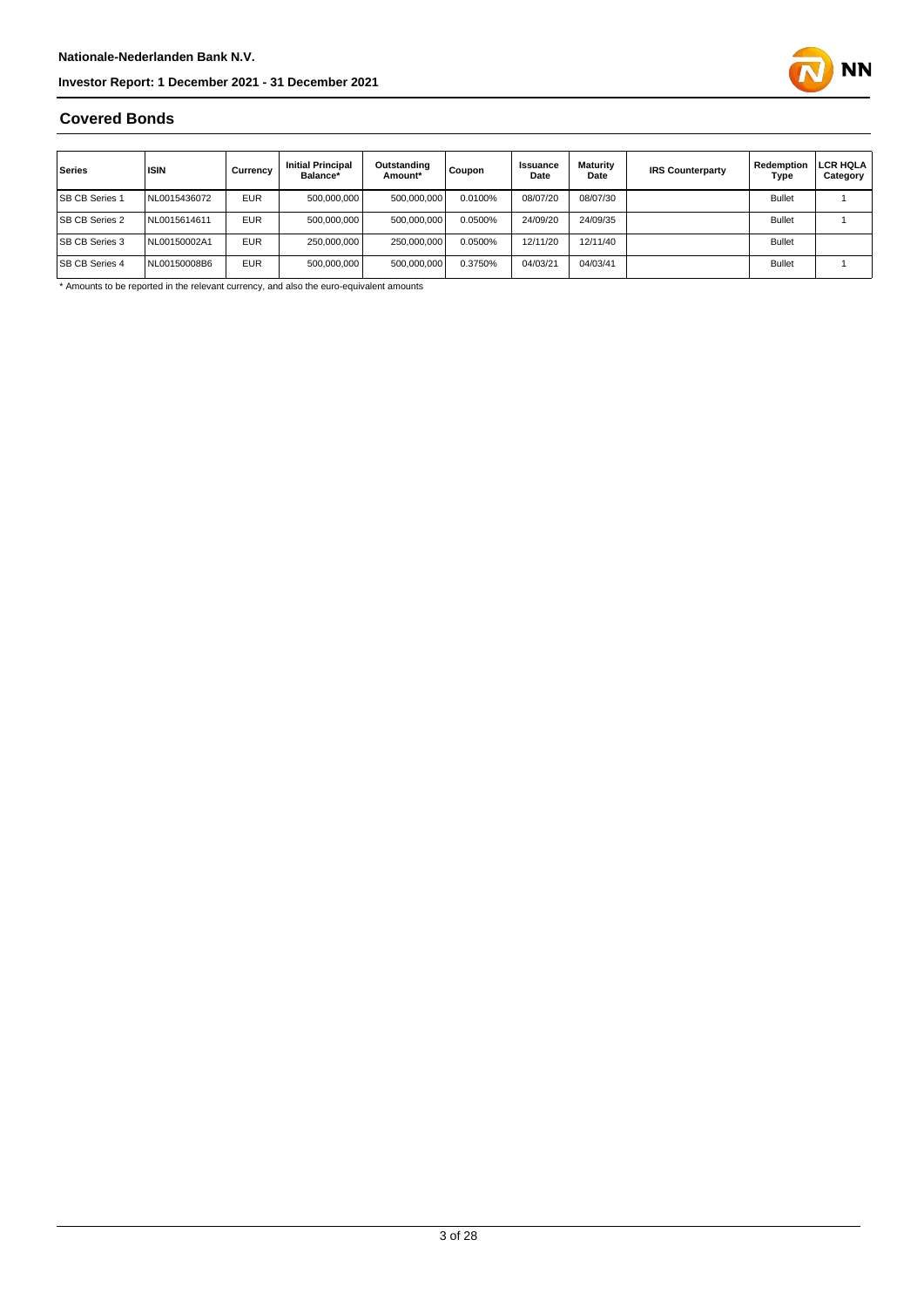#### **Asset Cover Test**

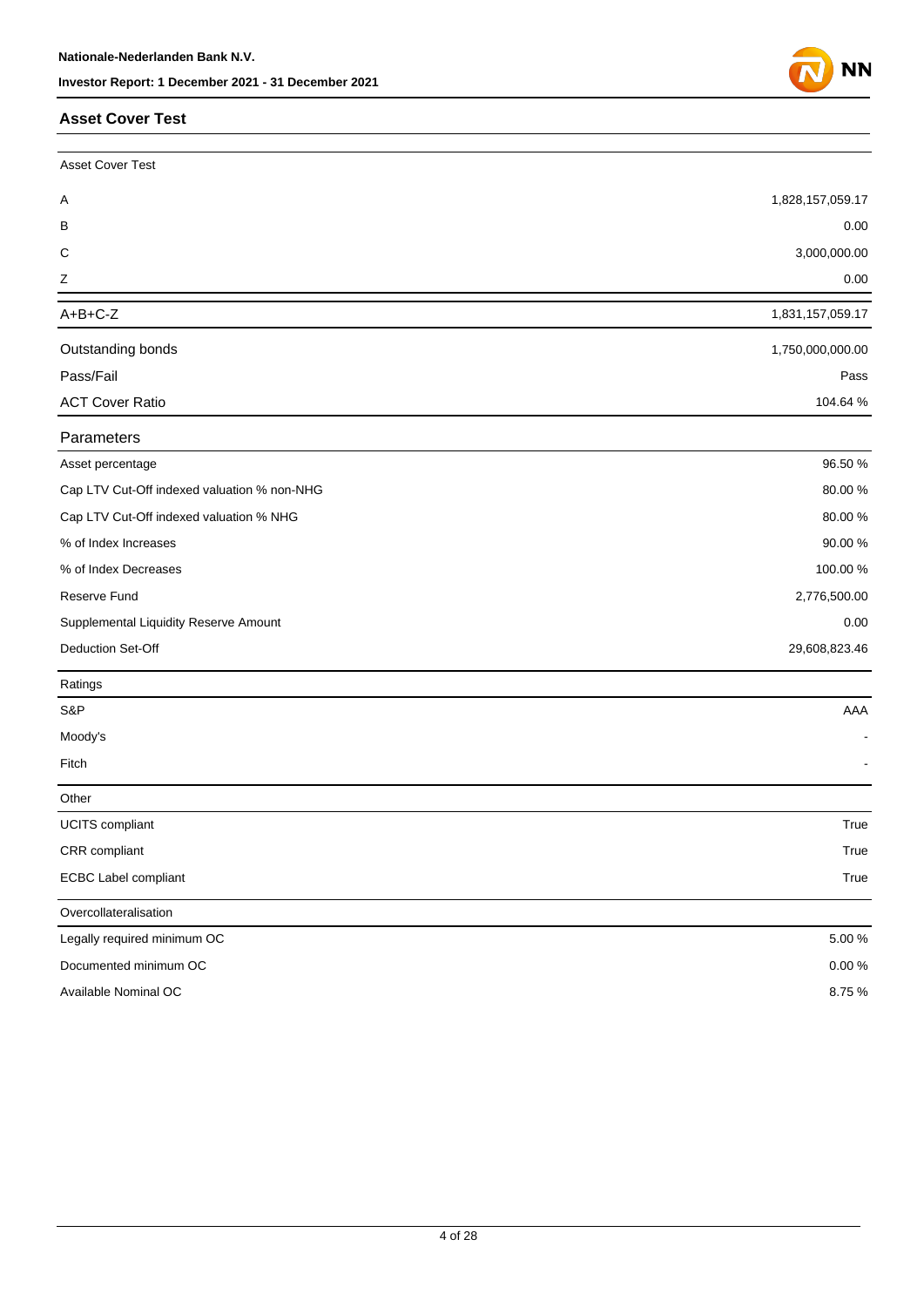

### **Counterparty Credit Ratings & Triggers**

|                                                   |                                    | S&P (ST/LT)       |                   |                   | Moody's (ST/LT)   |                   | Fitch (ST/LT)     |                   | <b>DBRS (ST/LT)</b> |                                                                                                                                                     |  |
|---------------------------------------------------|------------------------------------|-------------------|-------------------|-------------------|-------------------|-------------------|-------------------|-------------------|---------------------|-----------------------------------------------------------------------------------------------------------------------------------------------------|--|
| Role                                              | Party                              | Rating<br>trigger | Current<br>rating | Rating<br>trigger | Current<br>rating | Rating<br>trigger | Current<br>rating | Rating<br>trigger | Current<br>rating   | Consequence if breached*                                                                                                                            |  |
| <b>CBC Account Bank</b>                           | N.V. Bank Nederlandse<br>Gemeenten | /BBB              | / AAA             |                   |                   |                   |                   |                   |                     | Another party (with sufficient<br>ratings) has to fulfill the CBC<br>Account Bank role or guarantee<br>the relevant CBC Account Bank<br>obligations |  |
| Issuer                                            | Nationale-Nederlanden<br>Bank N.V. | $\sqrt{A}$        | $/A$ -            |                   |                   |                   |                   |                   |                     | Reserve Account Trigger,<br>minimal required amount needs<br>to be posted on reserve fund<br>account                                                |  |
| Issuer                                            | Nationale-Nederlanden<br>Bank N.V. | $A-2$ / BBB       | $A-1/A-$          |                   |                   |                   |                   |                   |                     | Set off retail savings at issuer<br>account above deposit<br>guarantee scheme                                                                       |  |
| Seller Collection Account   ING Bank N.V.<br>Bank |                                    | /BBB              | $/A+$             |                   |                   |                   |                   |                   |                     | Open escrow account in the<br>name of CBC and credit<br>expected cashflow amount on<br>next Calculation Date                                        |  |

\* Event is triggered if credit rating is below the rating as mentioned in the table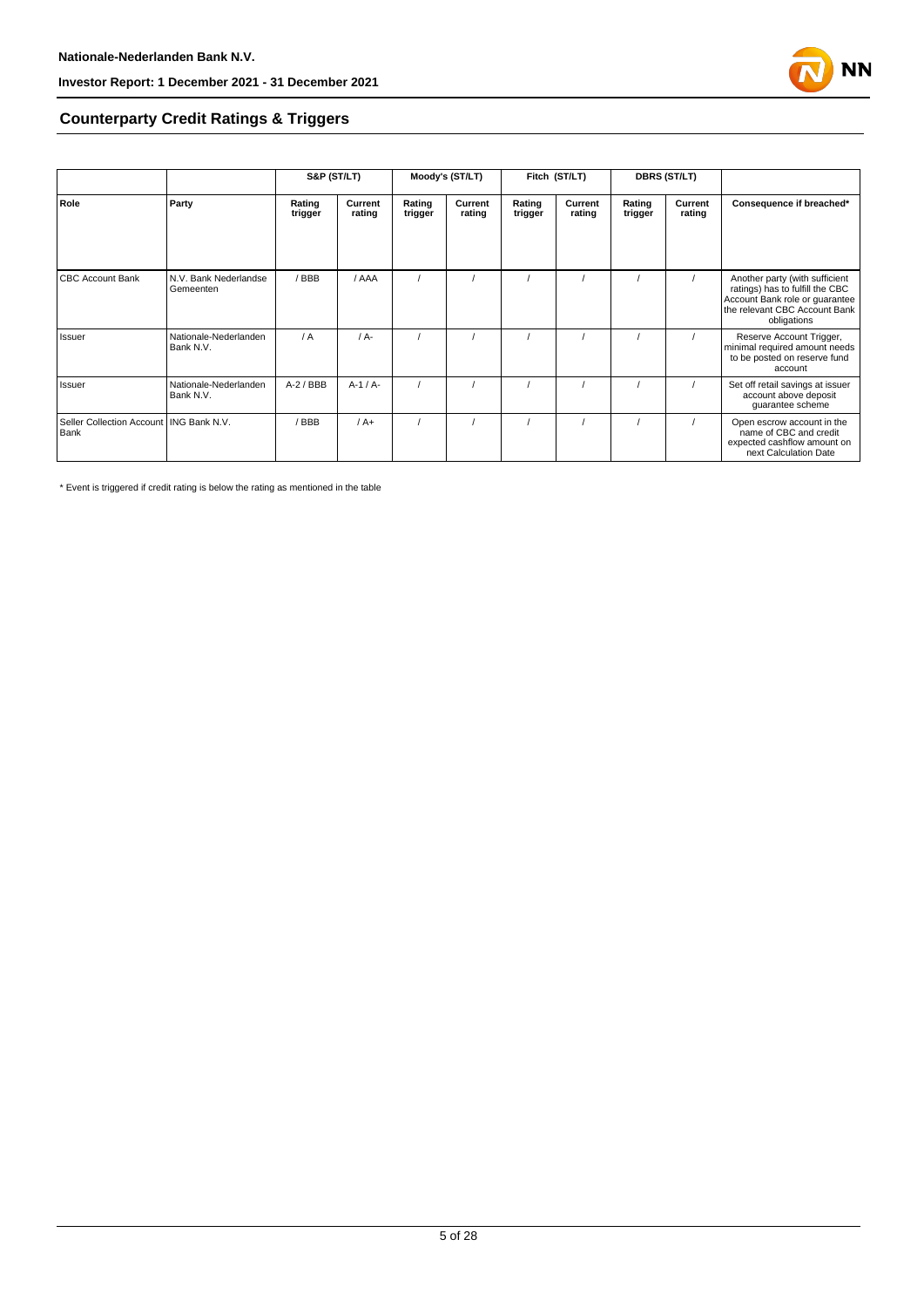

### **Ledgers & Investments**

### **Ledgers**

| Total               | 3,000,000.00 |
|---------------------|--------------|
| Reserve Fund Ledger | 3,000,000.00 |
| Principal Ledger    | 0.00         |
| Revenue Ledger      | 0.00         |

#### **Investments**

| <b>Substitution Assets Balance</b> | 0.001 |
|------------------------------------|-------|
| Authorised Investments Balance     | 0.001 |
| <b>Total</b>                       | 0.001 |

### **Liquidity Buffer**

| Outflows                          | 0.00 |
|-----------------------------------|------|
| <b>Required Liquidity Buffer</b>  | 0.00 |
|                                   |      |
| <b>Inflows</b>                    | 0.00 |
| Cash                              |      |
| <b>Bonds</b>                      |      |
| <b>Available Liquidity Buffer</b> | 0.00 |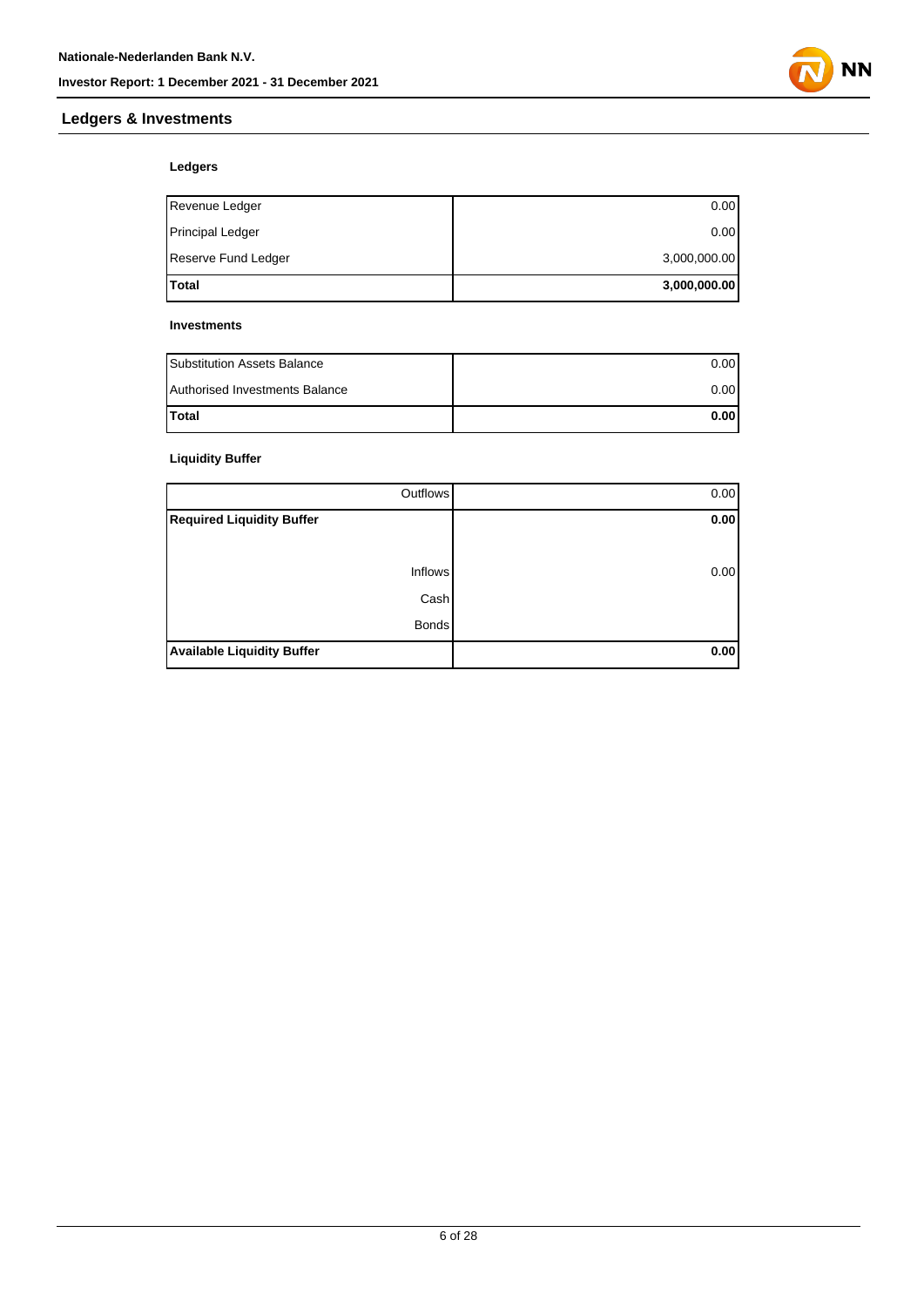

#### **Regulatory Information**

#### **CRR Article 129**

**Article 129 CRR "Exposures in the form of covered bonds" (7) Exposures in the form of covered bonds are eligible for preferential treatment, provided that the institution investing in the covered bonds can demonstrate to the competent authorities that: (a)** it receives portfolio information at least on: (i) the value of the covered pool and outstanding covered bonds; value of the cover pool table Portfolio characteristics value of the outstanding covered bonds table Covered Bonds (ii) the geographical distribution and type of cover assets, loan size, interest rate and currency risks; geographical distribution of cover assets table 14 Geographical Distribution type of cover assets table Portfolio Characteristics loan size table 3 Outstanding Loan Amount interest rate risk and currency risk table Covered Bonds for coupon and currency information of the covered bonds table 10 Coupon for coupons of mortgages table Counterparty Ratings & Triggers for IRS/TRS information See base prospectus for information about hedging Only EUR denominated mortgages: see BP (iii) the maturity structure of cover assets and covered bonds; and maturity structure of cover assets table 6 Legal Maturity maturity structure of covered bonds table Covered Bonds (iv) the percentage of loans more than ninety days past table Delinquencies

due; (b) the issuer makes the information referred to in point (a) available to the institution at least semi annually. table Portfolio Characteristics

#### **Overcollateralisation**

| Legally required minimum OC | table Asset Cover Test |
|-----------------------------|------------------------|
| Documented minimum OC       | table Asset Cover Test |
| Nominal OC                  | table Asset Cover Test |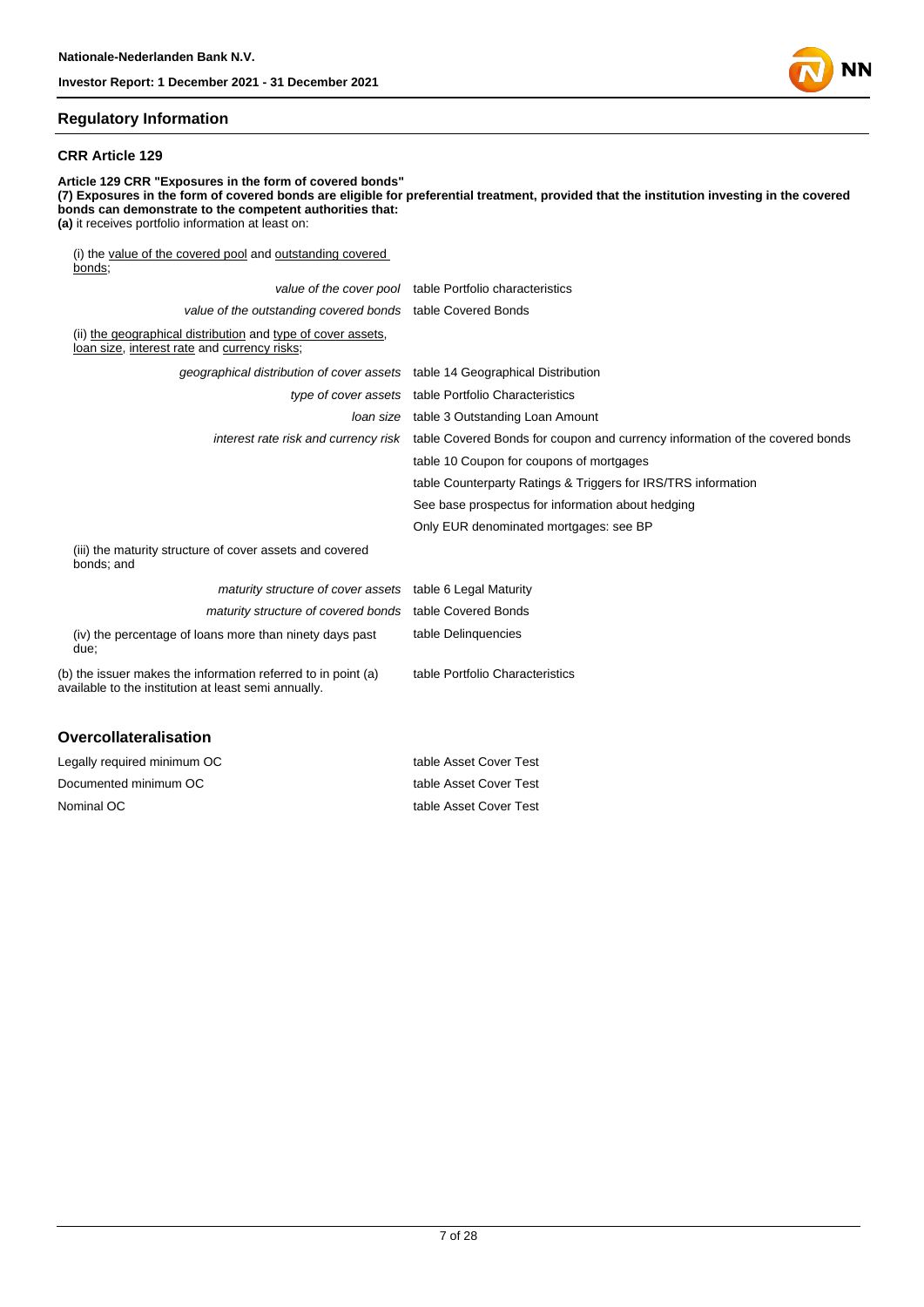### **Stratifications**

| <b>Portfolio Characteristics</b>                             |                             |
|--------------------------------------------------------------|-----------------------------|
|                                                              |                             |
| Principal amount                                             | 2,029,919,202.00            |
| Value of saving deposits                                     | 129,708,226.90              |
| Net principal balance                                        | 1,900,210,975.10            |
| <b>Construction Deposits</b>                                 | 3,203,659.96                |
| Net principal balance excl. Construction and Saving Deposits | 1,897,007,315.14            |
|                                                              |                             |
| Number of loans                                              | 8,566                       |
| Number of loanparts                                          | 19,876                      |
| Average principal balance (borrower)                         | 221,831.77                  |
| Average principal balance (loanpart)                         | 95,603.29                   |
| Weighted average current interest rate                       | 2.56%                       |
| Weighted average maturity (in years)                         | 30.67                       |
| Weighted average remaining time to interest reset (in years) | 11.75                       |
| Weighted average seasoning (in years)                        | 7.33                        |
| Weighted average CLTOMV                                      | 75.92%                      |
| Weighted average CLTIMV                                      | 53.54 %                     |
| Maximum current interest rate                                | 6.55%                       |
| Minimum current interest rate                                | 0.74%                       |
|                                                              |                             |
| Type of cover assets:                                        | Dutch Residential Mortgages |
| Currency Portfolio:                                          | <b>EUR</b>                  |
| Frequency of publication National Transparancy Template:     | Monthly                     |

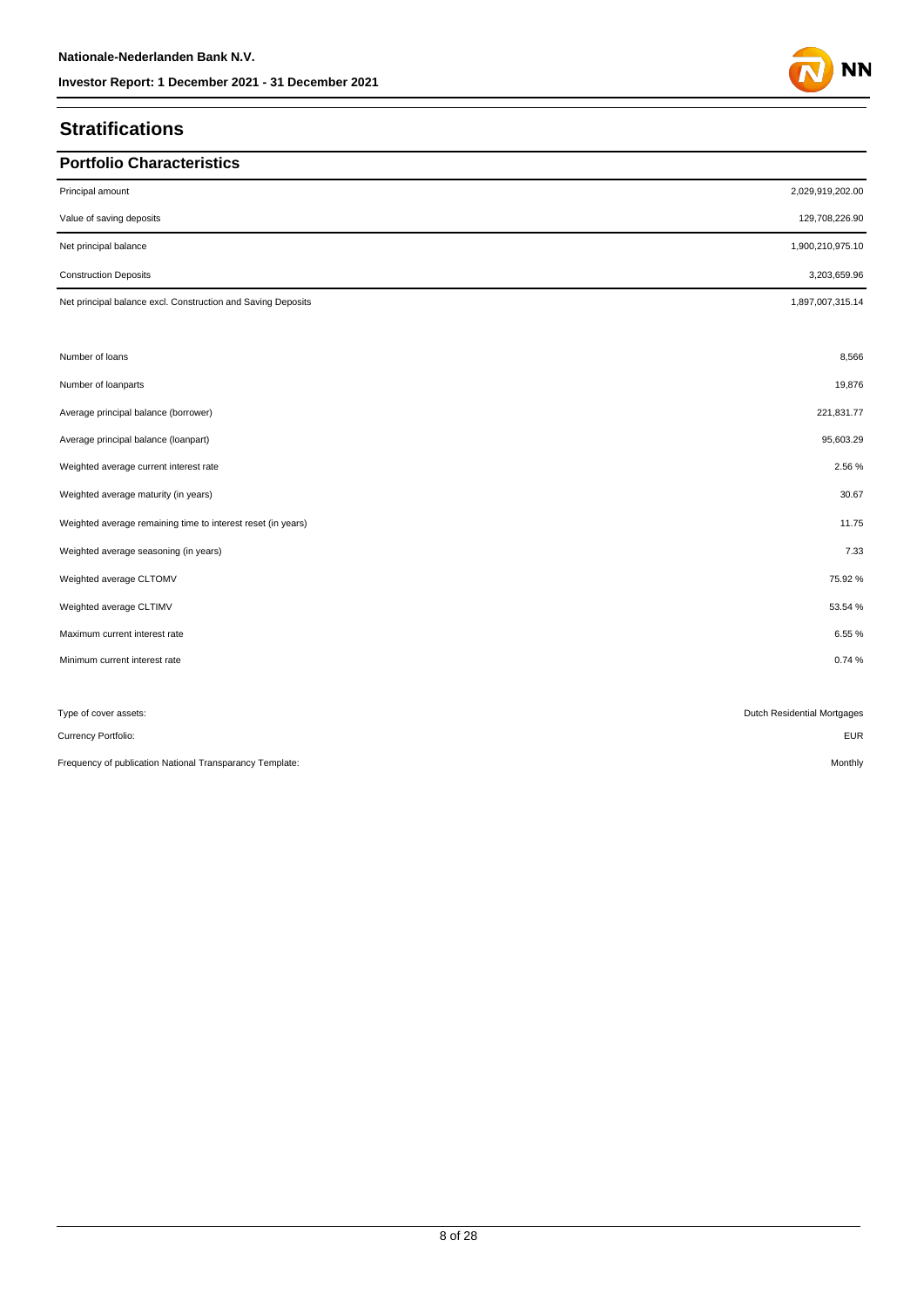# **1. Delinquencies**

| From $(>)$ | Until $($ <= $)$ | <b>Arrears Amount</b> | Aggregate<br><b>Outstanding Not.</b><br>Amount | % of Total | Nr of Mortgage<br>Loans | % of Total | Weighted<br>Average<br>Coupon | Weighted<br>Average<br><b>Maturity</b> | Weighted<br>Average<br><b>CLTIMV</b> |
|------------|------------------|-----------------------|------------------------------------------------|------------|-------------------------|------------|-------------------------------|----------------------------------------|--------------------------------------|
|            | Performing       | 0.00                  | ,894,815,000.59                                | 99.72%     | 8.541                   | 99.71 %    | 2.56 %                        | 30.66                                  | 53.42 %                              |
| $\leq$     | 30 days          | 9.045.30              | 3,632,536.62                                   | 0.19%      | 14                      | 0.16%      | 2.68%                         | 28.67                                  | 61.94 %                              |
| 30 days    | 60 days          | 8,202.77              | 1,763,437.89                                   | 0.09%      | 11                      | 0.13%      | 2.37 %                        | 31.10                                  | 54.16%                               |
| 60 days    | 90 days          | 0.00                  | 0.00                                           | 0.00%      | 0                       | 0.00%      | 0.00%                         | 0.00                                   | 0.00%                                |
| 90 days    | 120 days         | 0.00                  | 0.00                                           | 0.00%      | 0                       | 0.00%      | 0.00%                         | 0.00                                   | 0.00%                                |
| 120 days   | 150 days         | 0.00                  | 0.00                                           | 0.00%      | 0                       | 0.00%      | 0.00%                         | 0.00                                   | 0.00%                                |
| 150 days   | 180 days         | 0.00                  | 0.00                                           | 0.00%      | $\mathbf 0$             | 0.00%      | 0.00%                         | 0.00                                   | 0.00%                                |
| 180 days   | $\geq$           | 0.00                  | 0.00                                           | 0.00%      | $\mathbf 0$             | 0.00%      | 0.00%                         | 0.00                                   | 0.00%                                |
|            | Total            | 17,248.07             | 1,900,210,975.10                               | 100.00%    | 8,566                   | 100.00%    | 2.56%                         | 30.67                                  | 53.54 %                              |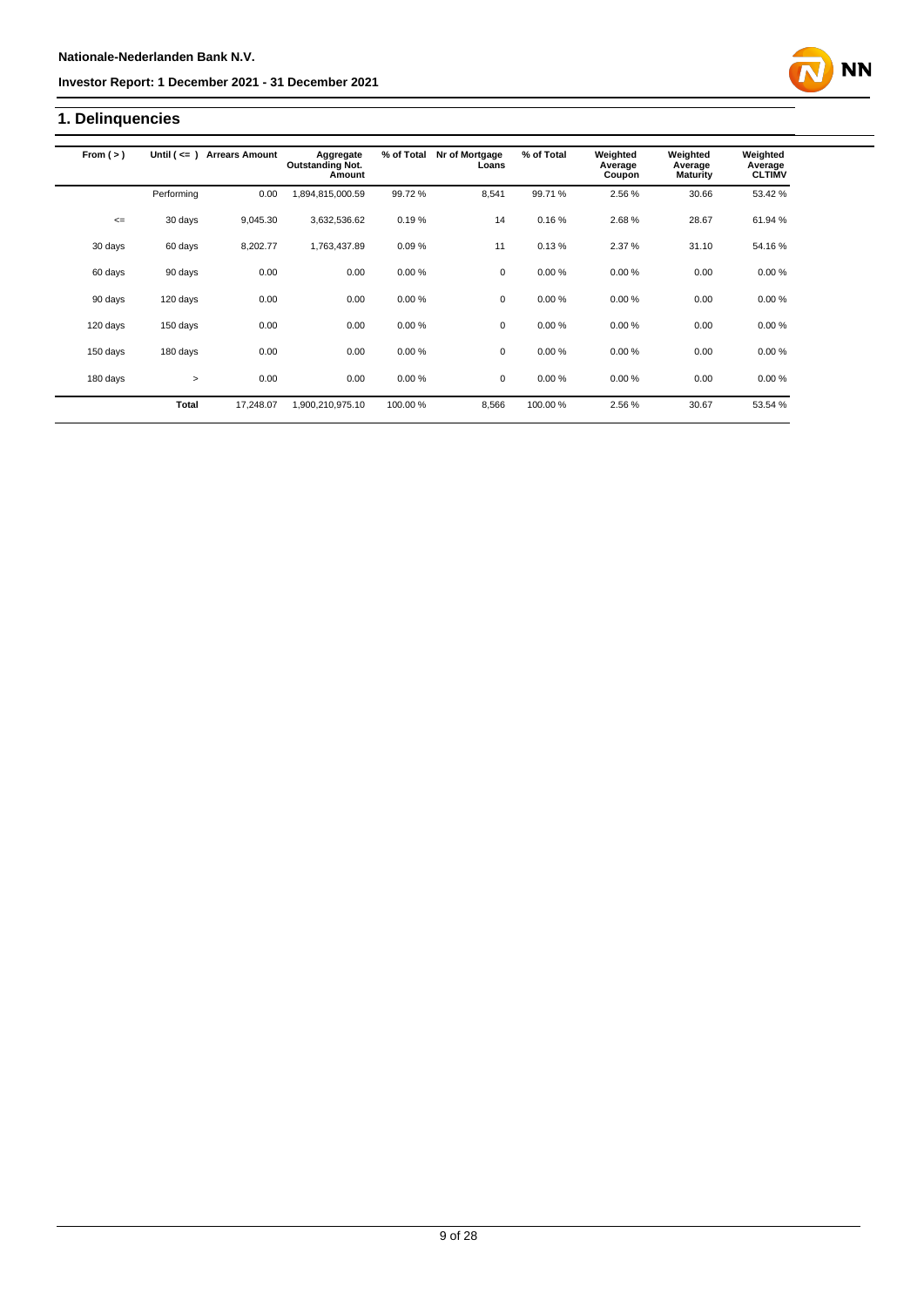

# **2. Redemption Type**

| Description         |       | <b>Aggregate Outstanding</b><br>Amount | % of Total | Nr of<br>Loanparts | % of Total | Weighted<br>Average<br>Coupon | Weighted<br>Average<br>Maturity | Weighted<br>average<br><b>CLtIMV</b> |
|---------------------|-------|----------------------------------------|------------|--------------------|------------|-------------------------------|---------------------------------|--------------------------------------|
| Annuity             |       | 723.734.750.37                         | 38.09 %    | 7,480              | 37.63 %    | 2.40 %                        | 25.22                           | 58.92 %                              |
| <b>Bank Savings</b> |       | 300.628.849.49                         | 15.82 %    | 3,123              | 15.71 %    | 2.98%                         | 15.87                           | 50.41%                               |
| Investment          |       | 51.498.804.61                          | 2.71%      | 284                | 1.43 %     | 2.49 %                        | 14.79                           | 54.22 %                              |
| Interest Only       |       | 718,707,224.71                         | 37.82 %    | 7,612              | 38.30 %    | 2.55 %                        | 45.75                           | 50.17 %                              |
| Linear              |       | 39.910.792.96                          | 2.10 %     | 474                | 2.38%      | 2.30 %                        | 24.40                           | 53.87 %                              |
| Life                |       | 53.884.151.33                          | 2.84 %     | 633                | 3.18%      | 2.56 %                        | 8.73                            | 45.59 %                              |
| Savings             |       | 11.846.401.63                          | 0.62%      | 270                | 1.36 %     | 2.91%                         | 11.51                           | 41.42 %                              |
|                     | Total | 1.900.210.975.10                       | 100.00 %   | 19.876             | 100.00 %   | 2.56 %                        | 30.65                           | 53.54 %                              |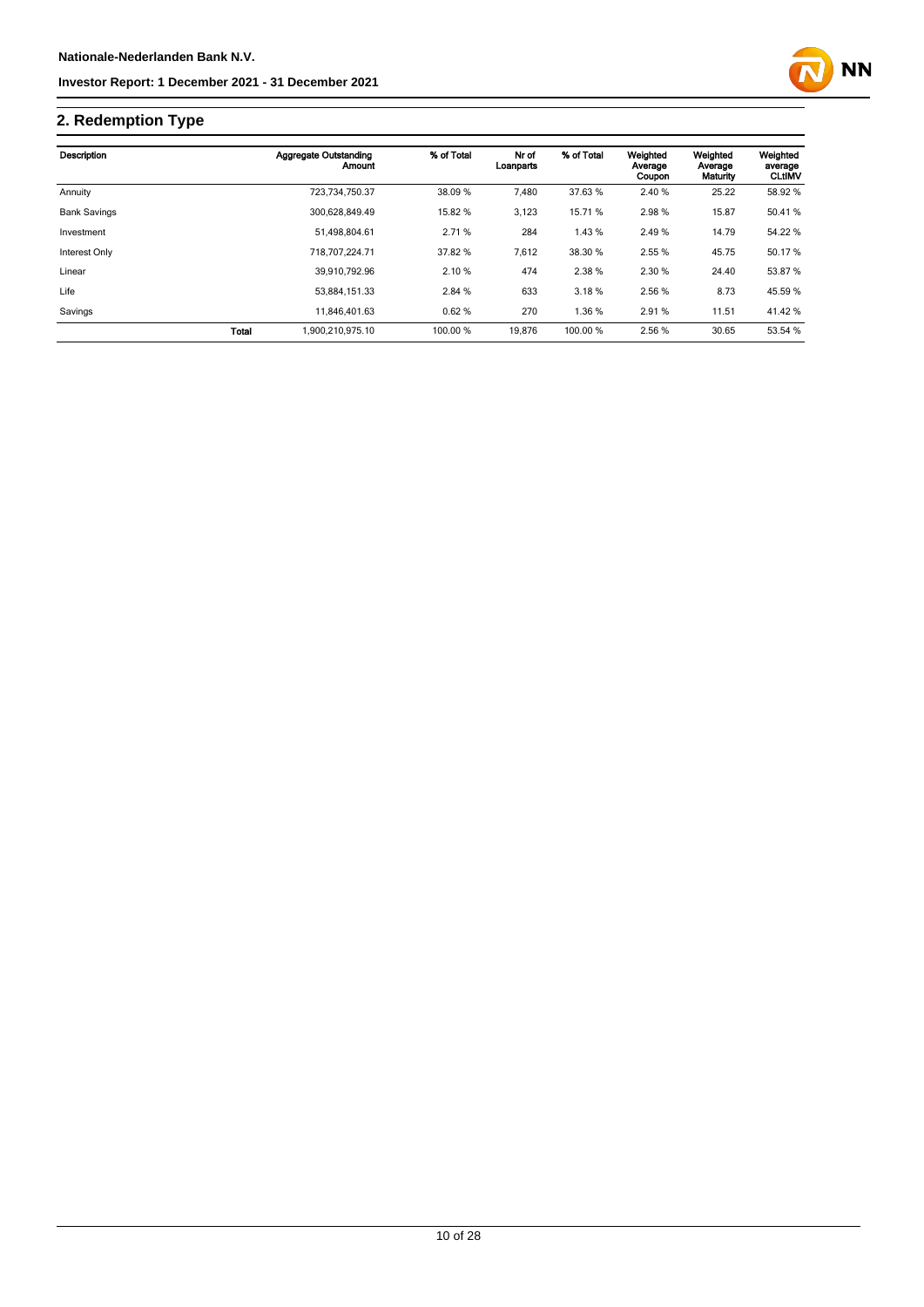# **3. Outstanding Loan Amount**

| From $(>)$ - Until $(<=)$ |         | <b>Aggregate Outstanding</b><br>Amount | % of Total | Nr of Loans    | % of Total | Weighted<br>Average<br>Coupon | Weighted<br>Average<br>Maturity | Weighted<br>average<br><b>CLtIMV</b> |
|---------------------------|---------|----------------------------------------|------------|----------------|------------|-------------------------------|---------------------------------|--------------------------------------|
| $= 25.000$                |         | 83,366.72                              | 0.00%      | 6              | 0.07%      | 3.20%                         | 23.34                           | 8.00%                                |
| 25.000 - 50.000           |         | 2.657.832.18                           | 0.14%      | 62             | 0.72%      | 2.58%                         | 36.71                           | 12.36 %                              |
| 50,000 - 75,000           |         | 28,510,609.77                          | 1.50 %     | 454            | 5.30 %     | 2.55 %                        | 44.43                           | 21.14 %                              |
| 75,000 - 100,000          |         | 53,627,369.04                          | 2.82%      | 605            | 7.06%      | 2.60%                         | 37.58                           | 31.87%                               |
| 100,000 - 150,000         |         | 205,227,272.91                         | 10.80%     | 1,617          | 18.88%     | 2.57%                         | 33.88                           | 43.59 %                              |
| 150,000 - 200,000         |         | 304,668,644.45                         | 16.03 %    | 1,741          | 20.32 %    | 2.54 %                        | 31.98                           | 50.92 %                              |
| 200,000 - 250,000         |         | 317,420,641.87                         | 16.70 %    | 1,415          | 16.52 %    | 2.54 %                        | 29.70                           | 55.23 %                              |
| 250,000 - 300,000         |         | 261,317,288.80                         | 13.75 %    | 958            | 11.18%     | 2.54 %                        | 30.01                           | 56.55 %                              |
| 300,000 - 350,000         |         | 204,638,990.70                         | 10.77 %    | 632            | 7.38%      | 2.58%                         | 28.80                           | 58.31 %                              |
| 350,000 - 400,000         |         | 136,918,676.06                         | 7.21 %     | 367            | 4.28%      | 2.65%                         | 27.97                           | 58.28 %                              |
| 400,000 - 450,000         |         | 94,851,758.64                          | 4.99%      | 224            | 2.61%      | 2.54 %                        | 29.84                           | 59.11 %                              |
| 450,000 - 500,000         |         | 70,314,115.91                          | 3.70 %     | 149            | 1.74 %     | 2.58%                         | 27.67                           | 58.14 %                              |
| 500,000 - 550,000         |         | 49,839,435.07                          | 2.62%      | 95             | 1.11%      | 2.49%                         | 29.39                           | 59.54 %                              |
| 550,000 - 600,000         |         | 36, 102, 110.58                        | 1.90%      | 63             | 0.74%      | 2.61%                         | 29.46                           | 58.72 %                              |
| 600,000 - 650,000         |         | 25,596,588.01                          | 1.35%      | 41             | 0.48%      | 2.28%                         | 30.47                           | 57.37 %                              |
| 650,000 - 700,000         |         | 19,589,701.51                          | 1.03%      | 29             | 0.34%      | 2.45%                         | 27.22                           | 61.50 %                              |
| 700,000 - 750,000         |         | 19,679,506.14                          | 1.04 %     | 27             | 0.32%      | 2.46%                         | 28.58                           | 57.27 %                              |
| 750,000 - 800,000         |         | 15,594,037.33                          | 0.82%      | 20             | 0.23%      | 2.56%                         | 26.38                           | 59.27 %                              |
| 800,000 - 850,000         |         | 18,202,947.31                          | 0.96%      | 22             | 0.26%      | 2.52%                         | 30.64                           | 60.59 %                              |
| 850,000 - 900,000         |         | 15,763,288.23                          | 0.83%      | 18             | 0.21%      | 2.64 %                        | 31.73                           | 57.30 %                              |
| 900,000 - 950,000         |         | 15,746,634.27                          | 0.83%      | 17             | 0.20%      | 2.61%                         | 27.52                           | 59.54 %                              |
| 950,000 - 1,000,000       |         | 3,860,159.60                           | 0.20%      | $\overline{4}$ | 0.05%      | 2.40%                         | 24.57                           | 68.75 %                              |
| >1.000.000                |         |                                        |            |                |            |                               |                                 |                                      |
| Unknown                   |         |                                        |            |                |            |                               |                                 |                                      |
|                           | Total   | 1,900,210,975.10                       | 100.00 %   | 8,566          | 100.00 %   | 2.56%                         | 30.65                           | 53.54 %                              |
| Average                   | 300,244 |                                        |            |                |            |                               |                                 |                                      |

| Average | 300,244 |
|---------|---------|
| Minimum | 7,500   |
| Maximum | 974,290 |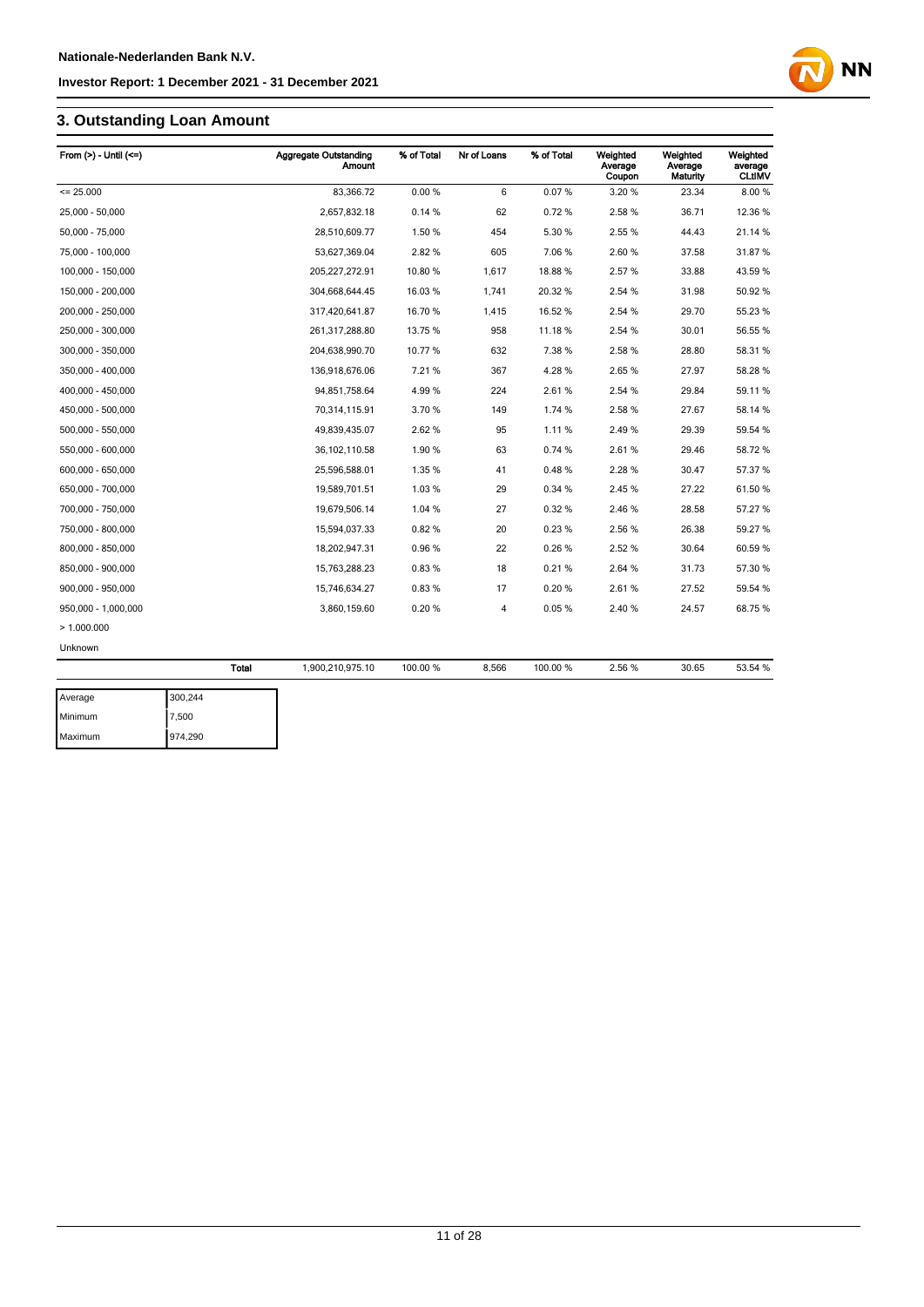# **4. Origination Year**

| From $(>=)$ - Until $($ | <b>Aggregate Outstanding</b><br><b>Amount</b> | % of Total | Nr of<br>Loanparts | % of Total | Weighted<br>Average<br>Coupon | Weighted<br>Average<br>Maturity | Weighted<br>average<br><b>CLtIMV</b> |
|-------------------------|-----------------------------------------------|------------|--------------------|------------|-------------------------------|---------------------------------|--------------------------------------|
| < 1995                  | 3,235,109.24                                  | 0.17%      | 65                 | 0.33%      | 2.70 %                        | 51.36                           | 21.89%                               |
| 1995 - 1996             | 1,401,975.31                                  | 0.07%      | 34                 | 0.17%      | 2.46%                         | 57.48                           | 22.79%                               |
| 1996 - 1997             | 3,565,682.78                                  | 0.19%      | 84                 | 0.42%      | 2.52 %                        | 42.48                           | 23.94 %                              |
| 1997 - 1998             | 5,571,945.02                                  | 0.29%      | 121                | 0.61%      | 2.77%                         | 43.06                           | 28.71 %                              |
| 1998 - 1999             | 10,314,826.10                                 | 0.54%      | 168                | 0.85%      | 2.66%                         | 35.07                           | 34.88%                               |
| 1999 - 2000             | 16,965,142.42                                 | 0.89%      | 287                | 1.44 %     | 2.42%                         | 44.19                           | 33.76 %                              |
| 2000 - 2001             | 8,354,220.12                                  | 0.44%      | 134                | 0.67%      | 2.29%                         | 43.84                           | 34.02 %                              |
| 2001 - 2002             | 11,017,834.34                                 | 0.58%      | 150                | 0.75%      | 2.48%                         | 50.01                           | 34.69%                               |
| 2002 - 2003             | 10,264,159.37                                 | 0.54 %     | 140                | 0.70%      | 2.81%                         | 53.70                           | 39.67%                               |
| 2003 - 2004             | 16,797,442.11                                 | 0.88%      | 194                | 0.98%      | 2.59%                         | 50.41                           | 41.71%                               |
| 2004 - 2005             | 26,097,446.98                                 | 1.37%      | 319                | 1.60%      | 2.55 %                        | 51.22                           | 42.73%                               |
| 2005 - 2006             | 41,704,968.72                                 | 2.19%      | 452                | 2.27 %     | 2.47%                         | 43.81                           | 45.43 %                              |
| 2006 - 2007             | 42,514,686.21                                 | 2.24 %     | 437                | 2.20%      | 2.70%                         | 36.45                           | 50.81%                               |
| 2007 - 2008             | 19,826,067.75                                 | 1.04 %     | 268                | 1.35%      | 2.85%                         | 52.11                           | 47.66%                               |
| 2008 - 2009             | 53,320,020.19                                 | 2.81%      | 470                | 2.36%      | 2.53 %                        | 48.22                           | 51.54 %                              |
| 2009 - 2010             | 86,556,393.54                                 | 4.56%      | 679                | 3.42%      | 2.67%                         | 32.67                           | 54.11%                               |
| 2010 - 2011             | 64,943,032.20                                 | 3.42%      | 568                | 2.86%      | 2.03%                         | 43.48                           | 48.91%                               |
| 2011 - 2012             | 107,260,407.05                                | 5.64 %     | 1,073              | 5.40%      | 2.41%                         | 49.67                           | 47.27 %                              |
| 2012 - 2013             | 103,423,525.20                                | 5.44 %     | 1,188              | 5.98%      | 3.17%                         | 39.23                           | 45.50 %                              |
| 2013 - 2014             | 117,313,203.87                                | 6.17%      | 1,412              | 7.10%      | 3.30 %                        | 19.67                           | 44.16%                               |
| 2014 - 2015             | 57,722,919.88                                 | 3.04 %     | 593                | 2.98%      | 3.17%                         | 21.03                           | 44.76%                               |
| 2015 - 2016             | 41,378,990.69                                 | 2.18%      | 471                | 2.37 %     | 2.84 %                        | 21.32                           | 47.38%                               |
| 2016 - 2017             | 172,927,824.56                                | 9.10%      | 1,694              | 8.52%      | 2.70%                         | 23.33                           | 51.42%                               |
| 2017 - 2018             | 136, 111, 027. 19                             | 7.16%      | 1,307              | 6.58%      | 2.62%                         | 23.17                           | 54.09%                               |
| 2018 - 2019             | 252,696,177.44                                | 13.30 %    | 2,227              | 11.20%     | 2.52%                         | 25.30                           | 60.82%                               |
| 2019 - 2020             | 417,526,662.70                                | 21.97%     | 4,177              | 21.02%     | 2.22 %                        | 26.23                           | 63.15 %                              |
| $2020 =$                | 71,399,284.12                                 | 3.76%      | 1,164              | 5.86%      | 1.86%                         | 26.53                           | 62.63%                               |
| Unknown                 |                                               |            |                    |            |                               |                                 |                                      |
|                         | <b>Total</b><br>1,900,210,975.10              | 100.00 %   | 19,876             | 100.00%    | 2.56 %                        | 30.65                           | 53.54 %                              |

| <b>Weighted Average</b> | 2014 |
|-------------------------|------|
| Minimum                 | 1992 |
| Maximum                 | 2021 |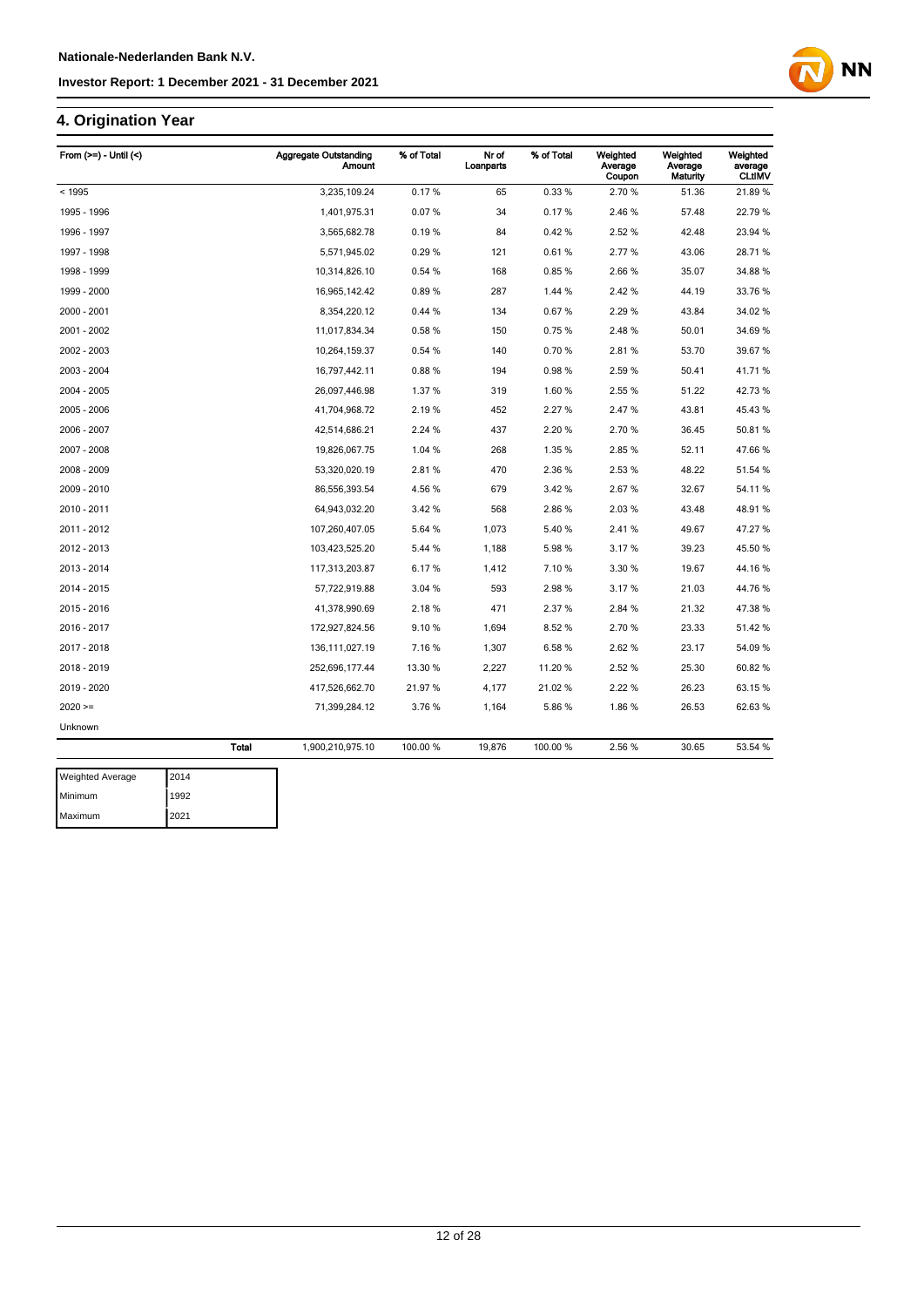

# **5. Seasoning**

| From $(>=)$ - Until $($     | <b>Aggregate Outstanding</b><br>Amount | % of Total | Nr of<br>Loanparts | % of Total | Weighted<br>Average<br>Coupon | Weighted<br>Average<br>Maturity | Weighted<br>average<br><b>CLtIMV</b> |
|-----------------------------|----------------------------------------|------------|--------------------|------------|-------------------------------|---------------------------------|--------------------------------------|
| 1 Year                      | 24,309,249.20                          | 1.28%      | 447                | 2.25 %     | 1.76%                         | 27.76                           | 65.57 %                              |
| 1 Year - 2 Years            | 30,761,411.72                          | 1.62%      | 534                | 2.69%      | 1.95%                         | 25.67                           | 60.14 %                              |
| 2 Years - 3 Years           | 422, 112, 898.45                       | 22.21 %    | 4,246              | 21.36%     | 2.19%                         | 26.25                           | 63.17 %                              |
| 3 Years - 4 Years           | 257,299,039.76                         | 13.54 %    | 2,259              | 11.37%     | 2.52 %                        | 25.37                           | 61.03%                               |
| 4 Years - 5 Years           | 116,941,964.50                         | 6.15%      | 1,170              | 5.89%      | 2.63%                         | 23.08                           | 53.75 %                              |
| 5 Years - 6 Years           | 194, 187, 929. 92                      | 10.22 %    | 1,853              | 9.32%      | 2.68%                         | 23.39                           | 52.06 %                              |
| 6 Years - 7 Years           | 44,673,607.59                          | 2.35 %     | 515                | 2.59%      | 2.86%                         | 21.39                           | 47.58 %                              |
| 7 Years - 8 Years           | 54, 151, 846.59                        | 2.85%      | 537                | 2.70%      | 3.14%                         | 21.08                           | 45.03%                               |
| 8 Years - 9 Years           | 120,641,209.38                         | 6.35%      | 1,465              | 7.37%      | 3.30 %                        | 19.70                           | 44.06%                               |
| 9 Years - 10 Years          | 99, 154, 317. 78                       | 5.22 %     | 1,142              | 5.75%      | 3.20 %                        | 38.24                           | 45.46 %                              |
| 10 Years - 11 Years         | 108,800,673.36                         | 5.73%      | 1,103              | 5.55 %     | 2.43%                         | 49.78                           | 47.34 %                              |
| 11 Years - 12 Years         | 67,192,950.98                          | 3.54 %     | 579                | 2.91%      | 2.08%                         | 44.03                           | 48.73%                               |
| 12 Years - 13 Years         | 83,297,807.52                          | 4.38%      | 661                | 3.33 %     | 2.62%                         | 31.76                           | 53.93 %                              |
| 13 Years - 14 Years         | 58,059,184.77                          | 3.06%      | 499                | 2.51%      | 2.57%                         | 47.75                           | 51.74 %                              |
| 14 Years - 15 Years         | 18,224,286.64                          | 0.96%      | 249                | 1.25 %     | 2.82%                         | 54.14                           | 48.22 %                              |
| 15 Years - 16 Years         | 41,491,794.23                          | 2.18%      | 440                | 2.21%      | 2.75%                         | 36.98                           | 50.61%                               |
| 16 Years - 17 Years         | 43,468,165.29                          | 2.29 %     | 454                | 2.28%      | 2.46 %                        | 42.68                           | 45.86 %                              |
| 17 Years - 18 Years         | 26,793,125.51                          | 1.41%      | 331                | 1.67%      | 2.54 %                        | 50.95                           | 42.99 %                              |
| 18 Years - 19 Years         | 17,335,206.36                          | 0.91%      | 200                | 1.01%      | 2.54 %                        | 51.10                           | 41.95 %                              |
| 19 Years - 20 Years         | 10,036,995.42                          | 0.53%      | 135                | 0.68%      | 2.91%                         | 53.44                           | 38.93 %                              |
| 20 Years - 21 Years         | 11,810,238.84                          | 0.62%      | 161                | 0.81%      | 2.48%                         | 50.16                           | 35.27 %                              |
| 21 Years - 22 Years         | 7,945,790.55                           | 0.42%      | 129                | 0.65%      | 2.24 %                        | 43.93                           | 34.78 %                              |
| 22 Years - 23 Years         | 16,573,590.45                          | 0.87%      | 278                | 1.40 %     | 2.42 %                        | 43.97                           | 33.53 %                              |
| 23 Years - 24 Years         | 10,457,288.04                          | 0.55 %     | 179                | 0.90%      | 2.66%                         | 37.44                           | 34.91 %                              |
| 24 Years - 25 Years         | 6,224,105.69                           | 0.33%      | 126                | 0.63%      | 2.75 %                        | 40.39                           | 28.90 %                              |
| 25 Years - 26 Years         | 3,528,073.45                           | 0.19%      | 81                 | 0.41%      | 2.54 %                        | 42.23                           | 24.29 %                              |
| 26 Years - 27 Years         | 1,421,433.43                           | 0.07%      | 37                 | 0.19%      | 2.51%                         | 54.18                           | 22.23 %                              |
| 27 Years - 28 Years         | 1,722,358.77                           | 0.09%      | 31                 | 0.16%      | 2.41 %                        | 59.78                           | 17.69 %                              |
| 28 Years - 29 Years         | 824,021.02                             | 0.04%      | 21                 | 0.11%      | 3.48%                         | 48.37                           | 26.98 %                              |
| 29 Years - 30 Years         | 759,065.38                             | 0.04%      | 13                 | 0.07%      | 2.37 %                        | 37.96                           | 26.40 %                              |
| $30$ Years $>=$             | 11,344.51                              | 0.00%      | 1                  | 0.01%      | 1.18%                         | 77.92                           | 27.76 %                              |
| Unknown                     |                                        |            |                    |            |                               |                                 |                                      |
| <b>Total</b>                | 1,900,210,975.10                       | 100.00 %   | 19,876             | 100.00 %   | 2.56 %                        | 30.65                           | 53.54 %                              |
| 7 Voore<br>Moightod Average |                                        |            |                    |            |                               |                                 |                                      |

ighted Average 7 Years Minimum 0 Years Maximum 30 Years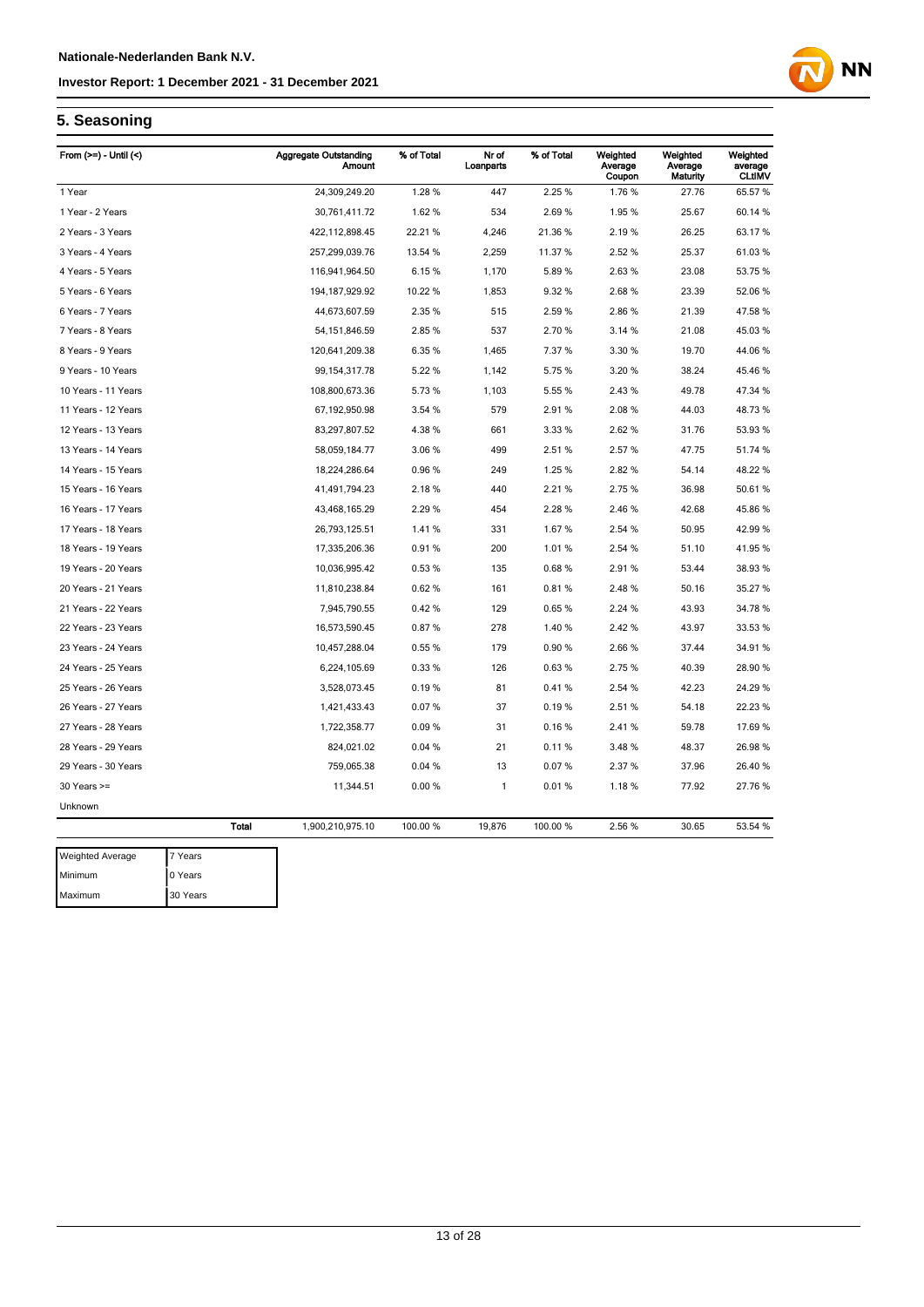### **6. Legal Maturity**

| From $(>=) -$ Until $($ | <b>Aggregate Outstanding</b>     | <b>Amount</b> | % of Total | Nr of<br>Loanparts | % of Total | Weighted<br>Average<br>Coupon | Weighted<br>Average<br>Maturity | Weighted<br>average<br><b>CLtIMV</b> |
|-------------------------|----------------------------------|---------------|------------|--------------------|------------|-------------------------------|---------------------------------|--------------------------------------|
| 2015 - 2020             |                                  |               |            |                    |            |                               |                                 |                                      |
| 2020 - 2025             | 7,186,053.80                     |               | 0.38%      | 181                | 0.91%      | 2.57%                         | 1.74                            | 34.18%                               |
| 2025 - 2030             | 36,551,694.70                    |               | 1.92%      | 721                | 3.63%      | 2.71%                         | 6.15                            | 38.72 %                              |
| 2030 - 2035             | 114,063,983.01                   |               | 6.00%      | 1,560              | 7.85%      | 2.91%                         | 10.75                           | 44.40%                               |
| 2035 - 2040             | 218,796,330.06                   |               | 11.51 %    | 2,021              | 10.17%     | 2.78%                         | 15.70                           | 53.29 %                              |
| 2040 - 2045             | 303,345,383.99                   |               | 15.96 %    | 3,078              | 15.49%     | 2.90%                         | 20.87                           | 49.78%                               |
| 2045 - 2050             | 881,225,918.18                   |               | 46.38%     | 8,017              | 40.34 %    | 2.41%                         | 26.28                           | 59.71 %                              |
| 2050 - 2055             | 51,921,748.92                    |               | 2.73 %     | 856                | 4.31%      | 1.67%                         | 28.70                           | 62.95 %                              |
| 2055 - 2060             |                                  |               |            |                    |            |                               |                                 |                                      |
| 2060 - 2065             |                                  |               |            |                    |            |                               |                                 |                                      |
| 2065 - 2070             |                                  |               |            |                    |            |                               |                                 |                                      |
| 2070 - 2075             |                                  |               |            |                    |            |                               |                                 |                                      |
| 2075 - 2080             |                                  |               |            |                    |            |                               |                                 |                                      |
| 2080 - 2085             |                                  |               |            |                    |            |                               |                                 |                                      |
| 2085 - 2090             |                                  |               |            |                    |            |                               |                                 |                                      |
| 2090 - 2095             |                                  |               |            |                    |            |                               |                                 |                                      |
| 2095 - 2100             | 287,119,862.44                   |               | 15.11 %    | 3,442              | 17.32 %    | 2.45%                         | 77.92                           | 43.09%                               |
| $2100 >=$               |                                  |               |            |                    |            |                               |                                 |                                      |
| Unknown                 |                                  |               |            |                    |            |                               |                                 |                                      |
|                         | <b>Total</b><br>1,900,210,975.10 |               | 100.00 %   | 19,876             | 100.00%    | 2.56 %                        | 30.65                           | 53.54 %                              |

| <b>Weighted Average</b> | 2052 |
|-------------------------|------|
| Minimum                 | 2022 |
| Maximum                 | 2099 |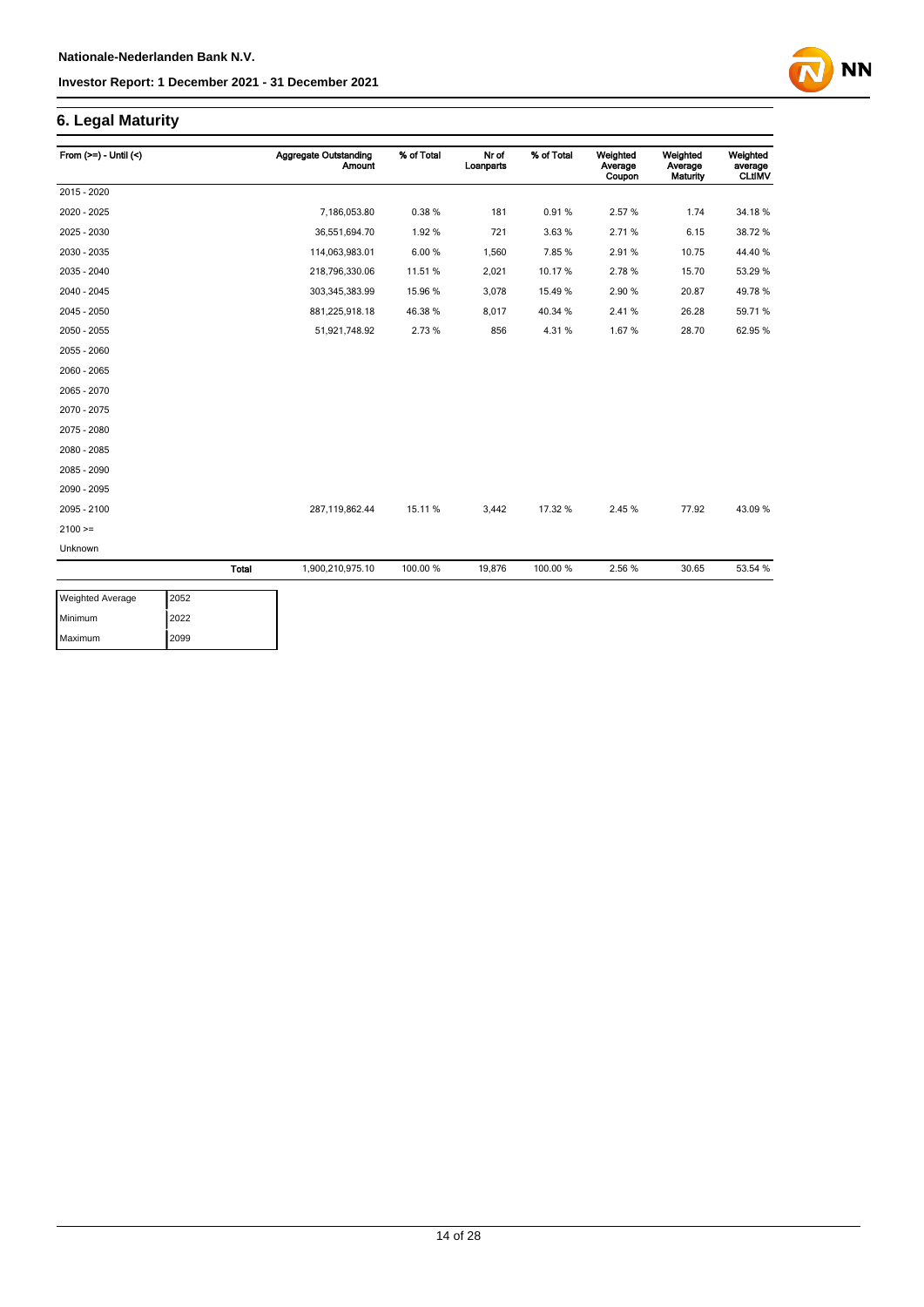# **7. Remaining Tenor**

| From $(>=)$ - Until $($ |              | <b>Aggregate Outstanding</b><br><b>Amount</b> | % of Total | Nr of<br>Loanparts | % of Total | Weighted<br>Average<br>Coupon | Weighted<br>Average<br>Maturity | Weighted<br>average<br><b>CLtIMV</b> |
|-------------------------|--------------|-----------------------------------------------|------------|--------------------|------------|-------------------------------|---------------------------------|--------------------------------------|
| < 0 Year                |              |                                               |            |                    |            |                               |                                 |                                      |
| 0 Year - 1 Year         |              | 1,773,716.32                                  | 0.09%      | 39                 | 0.20%      | 2.21%                         | 0.38                            | 35.62 %                              |
| 1 Year - 2 Years        |              | 1,720,057.98                                  | 0.09%      | 57                 | 0.29%      | 2.89%                         | 1.52                            | 32.87 %                              |
| 2 Years - 3 Years       |              | 3,692,279.50                                  | 0.19%      | 85                 | 0.43%      | 2.59%                         | 2.49                            | 34.10 %                              |
| 3 Years - 4 Years       |              | 2,969,849.92                                  | 0.16%      | 82                 | 0.41%      | 2.66%                         | 3.52                            | 40.22 %                              |
| 4 Years - 5 Years       |              | 4,938,882.81                                  | 0.26%      | 121                | 0.61%      | 2.75%                         | 4.60                            | 37.15 %                              |
| 5 Years - 6 Years       |              | 6,109,553.81                                  | 0.32%      | 127                | 0.64%      | 2.89%                         | 5.50                            | 36.88 %                              |
| 6 Years - 7 Years       |              | 9,967,806.17                                  | 0.52%      | 175                | 0.88%      | 2.80%                         | 6.46                            | 40.50 %                              |
| 7 Years - 8 Years       |              | 12,565,601.99                                 | 0.66%      | 216                | 1.09%      | 2.54 %                        | 7.44                            | 38.47 %                              |
| 8 Years - 9 Years       |              | 12,757,911.53                                 | 0.67%      | 190                | 0.96%      | 2.62%                         | 8.56                            | 38.89 %                              |
| 9 Years - 10 Years      |              | 25,627,586.17                                 | 1.35 %     | 378                | 1.90%      | 2.80%                         | 9.45                            | 43.42 %                              |
| 10 Years - 11 Years     |              | 21,928,114.32                                 | 1.15%      | 307                | 1.54 %     | 3.13%                         | 10.48                           | 44.78%                               |
| 11 Years - 12 Years     |              | 24,705,000.81                                 | 1.30 %     | 324                | 1.63%      | 3.15%                         | 11.48                           | 45.47%                               |
| 12 Years - 13 Years     |              | 29,045,370.18                                 | 1.53 %     | 361                | 1.82%      | 2.76 %                        | 12.46                           | 46.47 %                              |
| 13 Years - 14 Years     |              | 42,418,658.47                                 | 2.23%      | 423                | 2.13%      | 2.67%                         | 13.54                           | 50.48 %                              |
| 14 Years - 15 Years     |              | 44,537,115.80                                 | 2.34 %     | 448                | 2.25 %     | 2.90 %                        | 14.42                           | 51.06 %                              |
| 15 Years - 16 Years     |              | 22,250,623.46                                 | 1.17%      | 247                | 1.24 %     | 3.06%                         | 15.46                           | 50.61%                               |
| 16 Years - 17 Years     |              | 38,554,736.56                                 | 2.03%      | 350                | 1.76%      | 2.74 %                        | 16.56                           | 53.45 %                              |
| 17 Years - 18 Years     |              | 71,035,195.77                                 | 3.74 %     | 553                | 2.78%      | 2.71%                         | 17.40                           | 57.11 %                              |
| 18 Years - 19 Years     |              | 40,576,151.61                                 | 2.14 %     | 362                | 1.82%      | 2.27 %                        | 18.47                           | 54.27 %                              |
| 19 Years - 20 Years     |              | 40,315,173.29                                 | 2.12 %     | 363                | 1.83%      | 2.50 %                        | 19.46                           | 54.24 %                              |
| 20 Years - 21 Years     |              | 56,674,208.58                                 | 2.98%      | 595                | 2.99%      | 3.28 %                        | 20.65                           | 50.91 %                              |
| 21 Years - 22 Years     |              | 103,763,580.62                                | 5.46%      | 1,150              | 5.79%      | 3.09%                         | 21.54                           | 46.38 %                              |
| 22 Years - 23 Years     |              | 62,016,269.89                                 | 3.26 %     | 608                | 3.06%      | 2.92%                         | 22.44                           | 48.62%                               |
| 23 Years - 24 Years     |              | 45,476,884.11                                 | 2.39 %     | 466                | 2.34 %     | 2.55 %                        | 23.49                           | 52.41%                               |
| 24 Years - 25 Years     |              | 161,651,012.78                                | 8.51%      | 1,473              | 7.41%      | 2.63%                         | 24.62                           | 52.96 %                              |
| 25 Years - 26 Years     |              | 112, 148, 826. 18                             | 5.90 %     | 991                | 4.99%      | 2.56 %                        | 25.36                           | 55.64 %                              |
| 26 Years - 27 Years     |              | 219,312,174.94                                | 11.54 %    | 1,828              | 9.20%      | 2.49%                         | 26.48                           | 61.81%                               |
| 27 Years - 28 Years     |              | 342,637,020.17                                | 18.03%     | 3,259              | 16.40%     | 2.20%                         | 27.60                           | 63.84 %                              |
| 28 Years - 29 Years     |              | 32,301,536.43                                 | 1.70%      | 498                | 2.51%      | 1.73%                         | 28.23                           | 61.55 %                              |
| 29 Years - 30 Years     |              | 19,620,212.49                                 | 1.03%      | 358                | 1.80%      | 1.57%                         | 29.48                           | 65.26 %                              |
| $30$ Years $>=$         |              | 287,119,862.44                                | 15.11 %    | 3,442              | 17.32 %    | 2.45 %                        | 77.92                           | 43.09 %                              |
| Unknown                 |              |                                               |            |                    |            |                               |                                 |                                      |
|                         | <b>Total</b> | 1,900,210,975.10                              | 100.00 %   | 19,876             | 100.00%    | 2.56 %                        | 30.65                           | 53.54 %                              |
| <b>Weighted Average</b> | 31 Years     |                                               |            |                    |            |                               |                                 |                                      |
| Minimum                 | 0 Years      |                                               |            |                    |            |                               |                                 |                                      |
| Maximum                 | 78 Years     |                                               |            |                    |            |                               |                                 |                                      |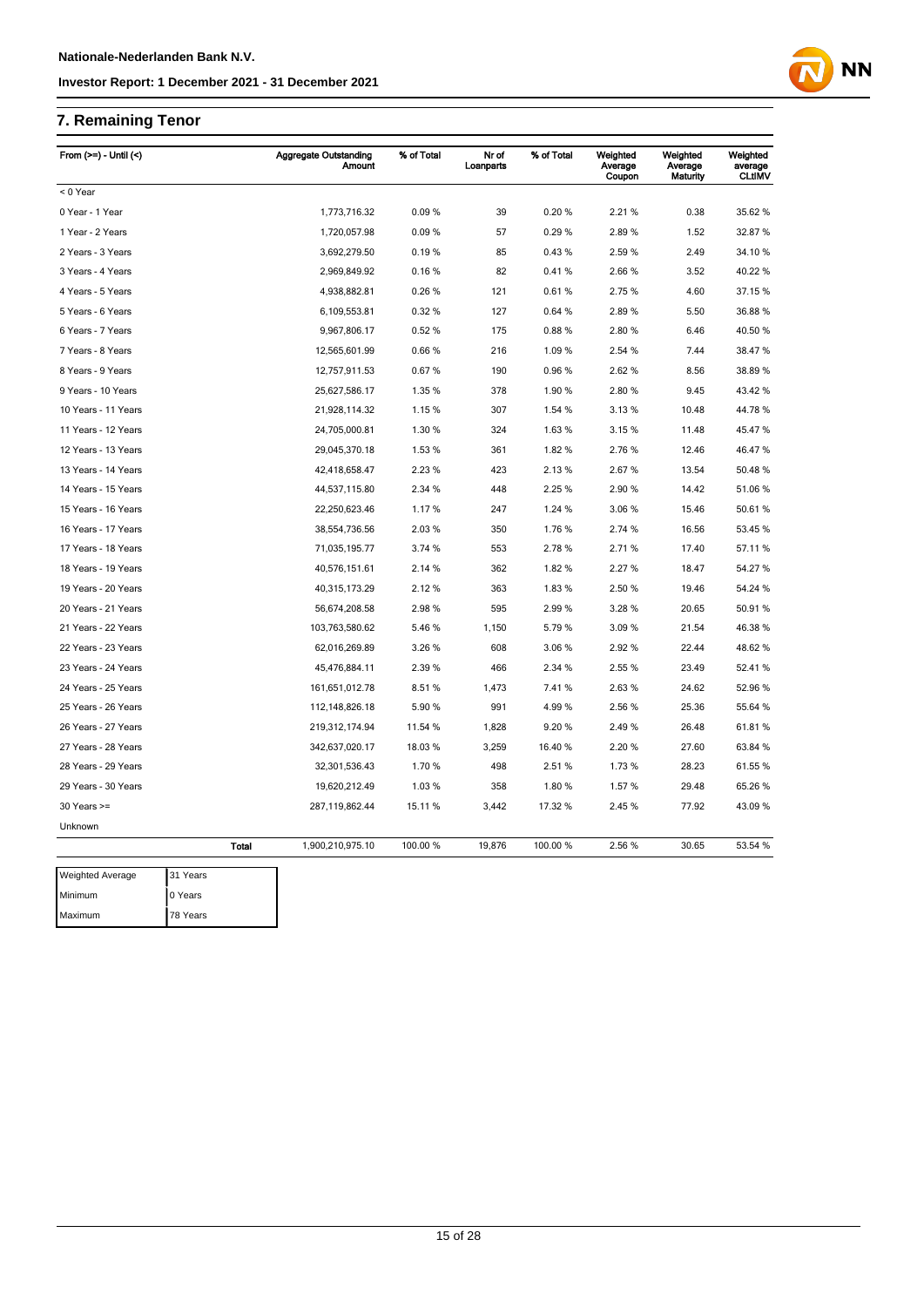### **8. Current Loan to Original Market Value**

| From $(>)$ - Until $(<=)$ |              | Aggregate Outstanding<br><b>Amount</b> | % of Total | Nr of Loans | % of Total | Weighted<br>Average<br>Coupon | Weighted<br>Average<br>Maturity | Weighted<br>average<br><b>CLtIMV</b> |
|---------------------------|--------------|----------------------------------------|------------|-------------|------------|-------------------------------|---------------------------------|--------------------------------------|
| <b>NHG</b>                |              | 500,831,761.01                         | 26.36 %    | 3,100       | 36.19%     | 2.47%                         | 27.11                           | 54.72%                               |
| $= 10%$                   |              | 780.704.77                             | 0.04%      | 17          | 0.20%      | 1.80%                         | 45.10                           | 4.55 %                               |
| 10 % - 20 %               |              | 6,249,317.99                           | 0.33%      | 91          | 1.06%      | 2.53%                         | 49.23                           | 10.04 %                              |
| 20 % - 30 %               |              | 18,338,291.01                          | 0.97%      | 194         | 2.26%      | 2.45 %                        | 43.78                           | 16.98 %                              |
| 30 % - 40 %               |              | 35,639,457.89                          | 1.88%      | 298         | 3.48%      | 2.59%                         | 43.37                           | 23.19 %                              |
| 40 % - 50 %               |              | 80,120,492.50                          | 4.22 %     | 468         | 5.46%      | 2.56%                         | 40.02                           | 31.53 %                              |
| 50 % - 60 %               |              | 113,878,095.30                         | 5.99%      | 551         | 6.43%      | 2.58%                         | 37.04                           | 38.88%                               |
| 60 % - 70 %               |              | 204,025,108.21                         | 10.74 %    | 807         | 9.42%      | 2.56 %                        | 32.81                           | 46.17%                               |
| 70 % - 80 %               |              | 290,336,631.76                         | 15.28 %    | 1,024       | 11.95 %    | 2.59%                         | 31.89                           | 53.19 %                              |
| 80 % - 90 %               |              | 352,295,507.52                         | 18.54 %    | 1,130       | 13.19%     | 2.61%                         | 28.82                           | 60.47%                               |
| 90 % - 100 %              |              | 297,509,607.14                         | 15.66 %    | 885         | 10.33%     | 2.59%                         | 28.38                           | 67.22%                               |
| 100 % - 110 %             |              |                                        |            |             |            |                               |                                 |                                      |
| 110 % - 120 %             |              | 206,000.00                             | 0.01%      | 1           | 0.01%      | 2.90%                         | 17.08                           | 71.14 %                              |
| 120 % - 130 %             |              |                                        |            |             |            |                               |                                 |                                      |
| 130 % - 140 %             |              |                                        |            |             |            |                               |                                 |                                      |
| 140 % - 150 %             |              |                                        |            |             |            |                               |                                 |                                      |
| 150% >                    |              |                                        |            |             |            |                               |                                 |                                      |
| Unknown                   |              |                                        |            |             |            |                               |                                 |                                      |
|                           | <b>Total</b> | 1,900,210,975.10                       | 100.00 %   | 8,566       | 100.00 %   | 2.56 %                        | 30.65                           | 53.54 %                              |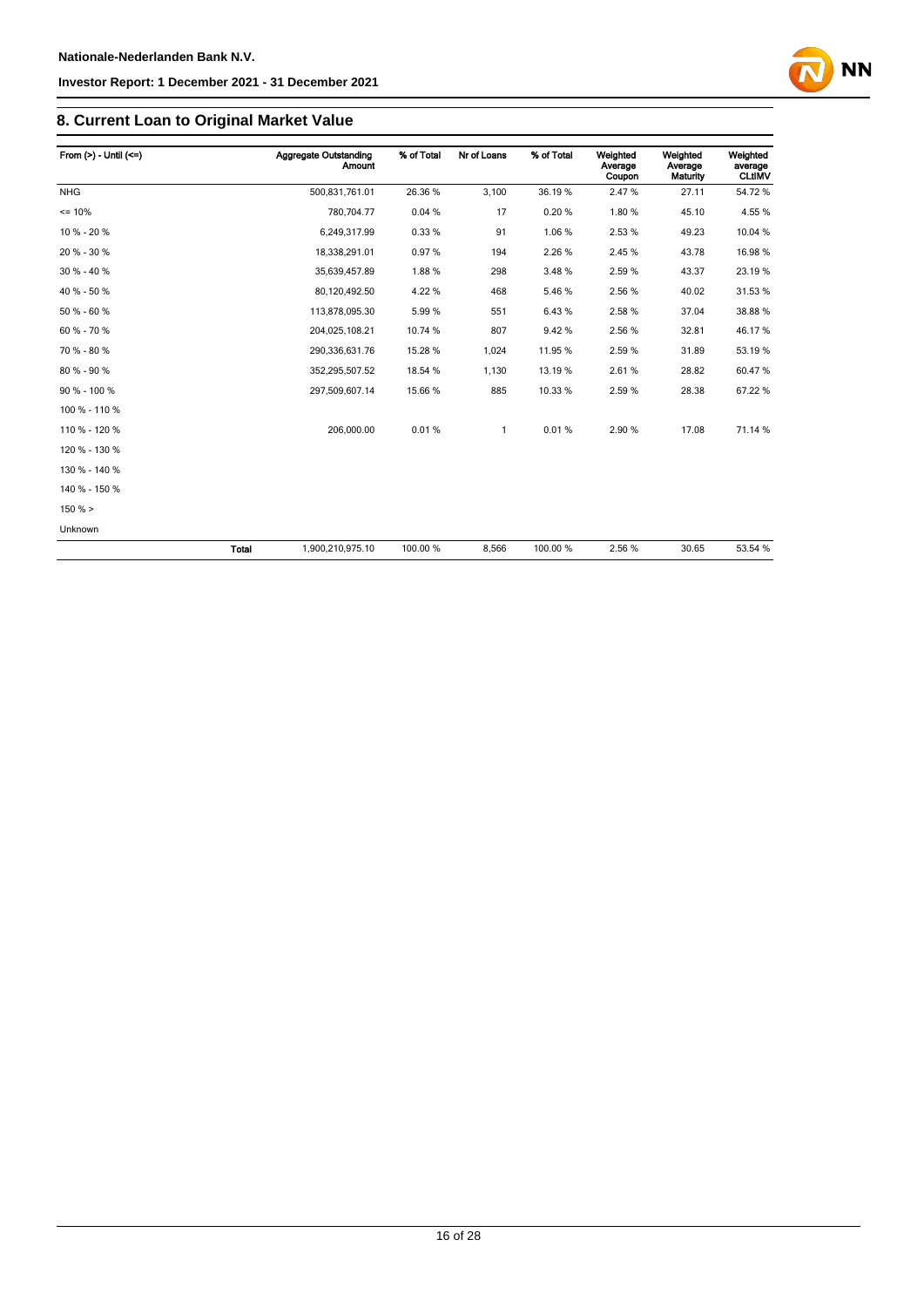### **9. Current Loan To Indexed Market Value**

| From $(>) -$ Until $(<=)$ |       | Aggregate Outstanding<br><b>Amount</b> | % of Total | Nr of Loans | % of Total | Weighted<br>Average<br>Coupon | Weighted<br>Average<br><b>Maturity</b> | Weighted<br>average<br><b>CLtIMV</b> |
|---------------------------|-------|----------------------------------------|------------|-------------|------------|-------------------------------|----------------------------------------|--------------------------------------|
| <b>NHG</b>                |       | 500,831,761.01                         | 26.36 %    | 3,100       | 36.19%     | 2.47%                         | 27.11                                  | 54.72%                               |
| $= 10 \%$                 |       | 5,784,556.12                           | 0.30%      | 91          | 1.06%      | 2.40%                         | 56.85                                  | 7.64 %                               |
| 10 % - 20 %               |       | 31,767,491.14                          | 1.67%      | 349         | 4.07%      | 2.48%                         | 51.49                                  | 15.74 %                              |
| 20 % - 30 %               |       | 76,443,120.87                          | 4.02%      | 535         | 6.25%      | 2.61%                         | 40.65                                  | 25.67%                               |
| 30 % - 40 %               |       | 154,304,824.69                         | 8.12%      | 760         | 8.87%      | 2.63%                         | 37.30                                  | 35.64 %                              |
| 40 % - 50 %               |       | 257,876,452.72                         | 13.57 %    | 994         | 11.60%     | 2.66%                         | 34.01                                  | 45.52 %                              |
| 50 % - 60 %               |       | 372,492,190.80                         | 19.60 %    | 1,259       | 14.70 %    | 2.60%                         | 30.31                                  | 55.01 %                              |
| 60 % - 70 %               |       | 335,661,379.58                         | 17.66 %    | 1,007       | 11.76 %    | 2.60%                         | 27.74                                  | 64.69%                               |
| 70 % - 80 %               |       | 146,257,549.01                         | 7.70%      | 425         | 4.96%      | 2.39%                         | 26.98                                  | 73.82 %                              |
| 80 % - 90 %               |       | 16,633,730.66                          | 0.88%      | 41          | 0.48%      | 2.41%                         | 28.39                                  | 83.65%                               |
| 90 % - 100 %              |       | 2,157,918.50                           | 0.11%      | 5           | 0.06%      | 2.15%                         | 25.85                                  | 92.17%                               |
| 100 % - 110 %             |       |                                        |            |             |            |                               |                                        |                                      |
| 110 % - 120 %             |       |                                        |            |             |            |                               |                                        |                                      |
| 120 % - 130 %             |       |                                        |            |             |            |                               |                                        |                                      |
| 130 % - 140 %             |       |                                        |            |             |            |                               |                                        |                                      |
| 140 % - 150 %             |       |                                        |            |             |            |                               |                                        |                                      |
| 150%                      |       |                                        |            |             |            |                               |                                        |                                      |
| Unknown                   |       |                                        |            |             |            |                               |                                        |                                      |
|                           | Total | 1,900,210,975.10                       | 100.00 %   | 8,566       | 100.00 %   | 2.56%                         | 30.65                                  | 53.54 %                              |

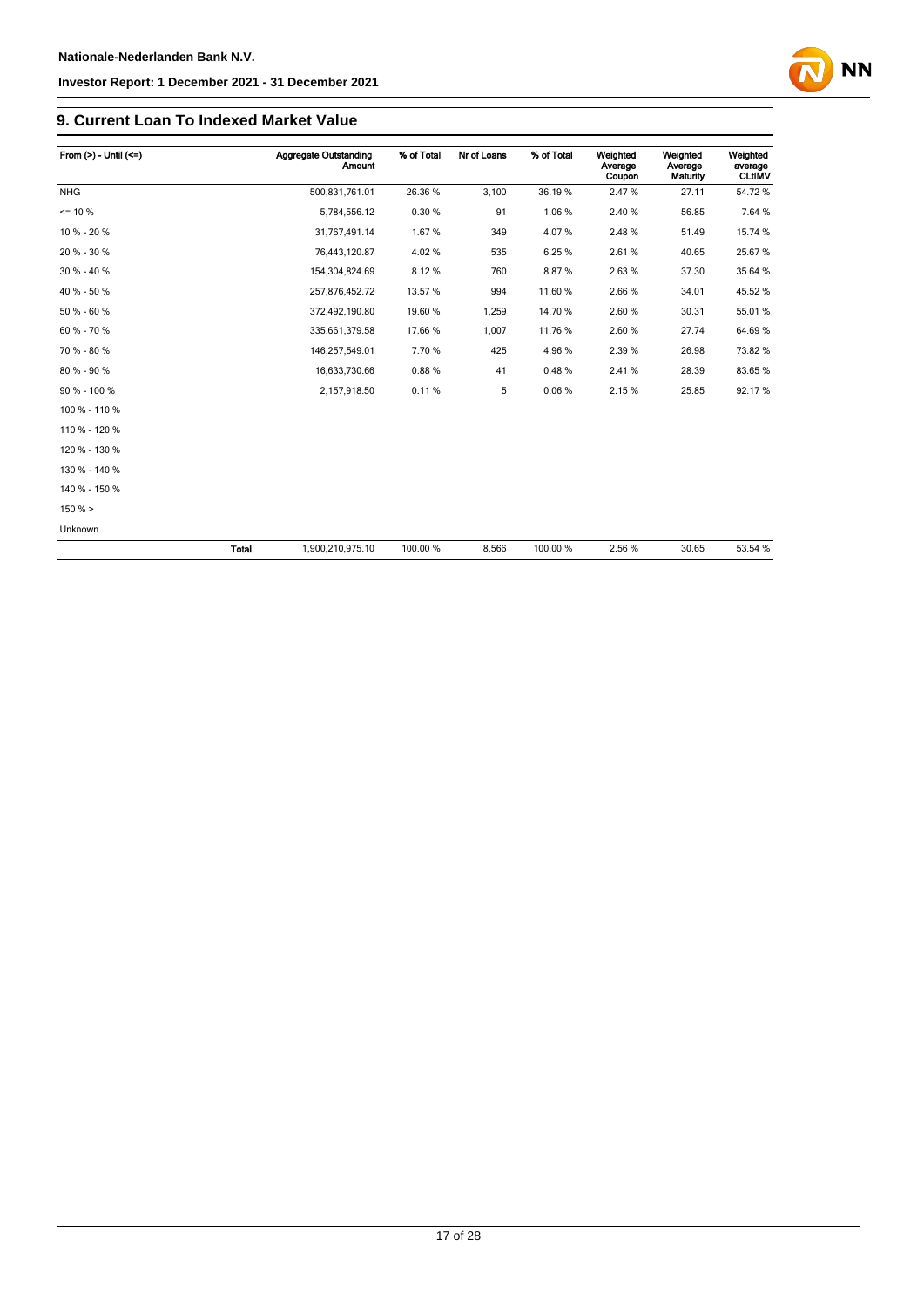

### **10. Loanpart Coupon (interest rate bucket)**

| From $(>) -$ Until $(<=)$ |       | <b>Aggregate Outstanding</b><br><b>Amount</b> | % of Total | Nr of<br>Loanparts | % of Total | Weighted<br>Average<br>Coupon | Weighted<br>Average<br>Maturity | Weighted<br>average<br><b>CLtIMV</b> |
|---------------------------|-------|-----------------------------------------------|------------|--------------------|------------|-------------------------------|---------------------------------|--------------------------------------|
| $= 0.5 \%$                |       |                                               |            |                    |            |                               |                                 |                                      |
| $0.5 % - 1.0 %$           |       | 4,686,615.20                                  | 0.25%      | 68                 | 0.34%      | 0.94%                         | 30.82                           | 41.04 %                              |
| $1.0 \% - 1.5 \%$         |       | 138,577,229.13                                | 7.29 %     | 1.797              | 9.04%      | 1.30%                         | 35.95                           | 48.27%                               |
| $1.5% - 2.0%$             |       | 338,265,427.26                                | 17.80 %    | 3,759              | 18.91%     | 1.76%                         | 31.72                           | 56.17%                               |
| $2.0 \% - 2.5 \%$         |       | 456, 367, 283. 20                             | 24.02%     | 4,750              | 23.90 %    | 2.27%                         | 31.17                           | 55.64 %                              |
| $2.5 \% - 3.0 \%$         |       | 619,267,056.58                                | 32.59 %    | 5,673              | 28.54 %    | 2.76%                         | 29.81                           | 54.67%                               |
| $3.0 \% - 3.5 \%$         |       | 157,535,389.96                                | 8.29%      | 1,574              | 7.92%      | 3.20%                         | 32.51                           | 51.86%                               |
| $3.5 \% - 4.0 \%$         |       | 50,711,781.94                                 | 2.67%      | 545                | 2.74 %     | 3.75 %                        | 29.63                           | 47.51%                               |
| $4.0 \% - 4.5 \%$         |       | 55,720,107.46                                 | 2.93%      | 685                | 3.45%      | 4.18%                         | 24.85                           | 43.72%                               |
| 4.5 % - 5.0 %             |       | 38,421,591.24                                 | 2.02%      | 511                | 2.57%      | 4.78%                         | 21.31                           | 46.57%                               |
| $5.0 % - 5.5 %$           |       | 30,391,388.14                                 | 1.60%      | 370                | 1.86%      | 5.25%                         | 21.44                           | 45.48%                               |
| $5.5% - 6.0%$             |       | 7,602,280.72                                  | 0.40%      | 109                | 0.55%      | 5.75%                         | 18.97                           | 41.82%                               |
| $6.0 % - 6.5 %$           |       | 2,572,934.22                                  | 0.14%      | 34                 | 0.17%      | 6.23%                         | 28.42                           | 42.04 %                              |
| $6.5 \% - 7.0 \%$         |       | 91,890.05                                     | 0.00%      | $\mathbf{1}$       | 0.01%      | 6.55%                         | 77.92                           | 8.83%                                |
| $7.0 \%$ >                |       |                                               |            |                    |            |                               |                                 |                                      |
| Unknown                   |       |                                               |            |                    |            |                               |                                 |                                      |
|                           | Total | 1,900,210,975.10                              | 100.00 %   | 19,876             | 100.00%    | 2.56%                         | 30.65                           | 53.54 %                              |

| <b>Weighted Average</b> | 2.6% |
|-------------------------|------|
| Minimum                 | 0.7% |
| Maximum                 | 6.6% |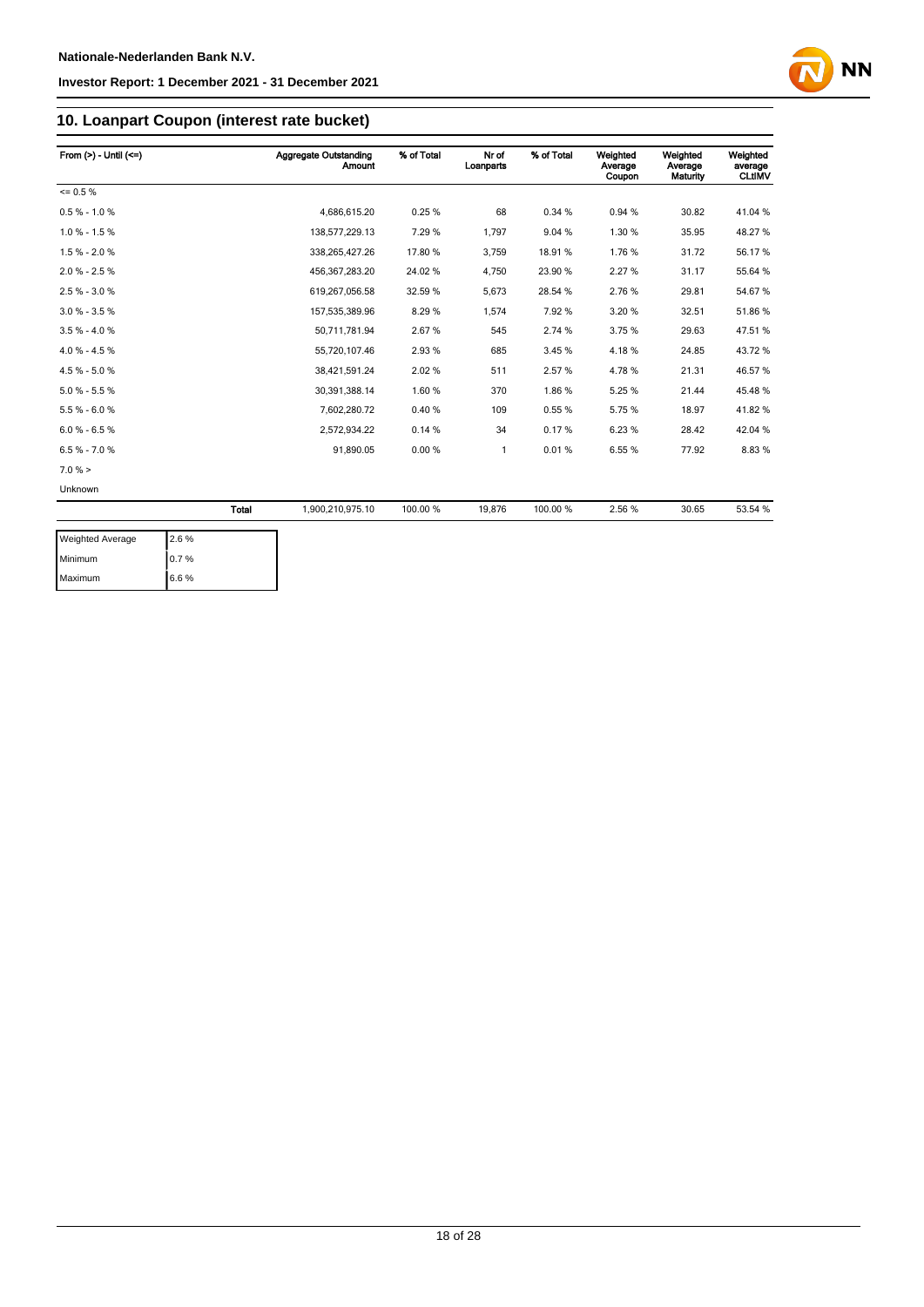Maximum 30 year(s)

#### **Investor Report: 1 December 2021 - 31 December 2021**

# **11. Remaining Interest Rate Fixed Period**



| From $(>=)$ - Until $($       |              | <b>Aggregate Outstanding</b><br><b>Amount</b> | % of Total | Nr of<br>Loanparts | % of Total | Weighted<br>Average<br>Coupon | Weighted<br>Average<br>Maturity | Weighted<br>average<br><b>CLtIMV</b> |
|-------------------------------|--------------|-----------------------------------------------|------------|--------------------|------------|-------------------------------|---------------------------------|--------------------------------------|
| $<$ 1 year(s)                 |              | 90,489,181.87                                 | 4.76%      | 1,174              | 5.91%      | 2.39 %                        | 34.86                           | 46.35 %                              |
| 1 year(s) - $2$ year(s)       |              | 67,049,746.52                                 | 3.53 %     | 892                | 4.49%      | 3.63%                         | 23.55                           | 43.94 %                              |
| $2$ year(s) - $3$ year(s)     |              | 42,130,667.05                                 | 2.22 %     | 563                | 2.83%      | 3.48%                         | 28.93                           | 43.14 %                              |
| $3 \text{ years}$ - 4 year(s) |              | 36,880,612.79                                 | 1.94 %     | 531                | 2.67 %     | 2.68%                         | 41.53                           | 41.46%                               |
| 4 year(s) - 5 year(s)         |              | 82,013,727.17                                 | 4.32%      | 995                | 5.01%      | 2.60%                         | 36.13                           | 47.20%                               |
| $5$ year(s) - $6$ year(s)     |              | 54,641,508.00                                 | 2.88%      | 711                | 3.58 %     | 2.70%                         | 37.58                           | 46.11%                               |
| $6$ year(s) - 7 year(s)       |              | 112,317,556.83                                | 5.91%      | 1,176              | 5.92 %     | 2.35 %                        | 30.11                           | 53.56 %                              |
| $7$ year(s) - 8 year(s)       |              | 184,208,692.70                                | 9.69%      | 1,750              | 8.80%      | 2.06%                         | 29.02                           | 57.85 %                              |
| 8 year(s) - 9 year(s)         |              | 78,361,622.90                                 | 4.12%      | 829                | 4.17%      | 2.15 %                        | 38.19                           | 48.24 %                              |
| $9$ year(s) - 10 year(s)      |              | 93,643,205.26                                 | 4.93%      | 1,086              | 5.46%      | 2.24 %                        | 34.03                           | 49.47%                               |
| 10 year(s) - 11 year(s)       |              | 45,848,199.38                                 | 2.41%      | 544                | 2.74 %     | 3.22%                         | 30.67                           | 47.05 %                              |
| 11 year(s) - $12$ year(s)     |              | 24,587,025.28                                 | 1.29%      | 303                | 1.52 %     | 3.46 %                        | 26.24                           | 49.95 %                              |
| 12 year(s) - 13 year(s)       |              | 37,271,709.29                                 | 1.96%      | 397                | 2.00 %     | 2.64 %                        | 23.68                           | 54.99 %                              |
| 13 year(s) - $14$ year(s)     |              | 39,022,476.19                                 | 2.05%      | 392                | 1.97%      | 2.68%                         | 28.99                           | 49.04 %                              |
| 14 year(s) - $15$ year(s)     |              | 155,823,934.49                                | 8.20%      | 1,407              | 7.08%      | 2.87%                         | 27.25                           | 52.37 %                              |
| 15 year(s) - 16 year(s)       |              | 94,809,031.01                                 | 4.99%      | 872                | 4.39%      | 2.89%                         | 30.39                           | 53.23 %                              |
| 16 year(s) - 17 year(s)       |              | 170,302,305.89                                | 8.96%      | 1,440              | 7.24 %     | 2.76%                         | 28.56                           | 59.98 %                              |
| 17 year(s) - 18 year(s)       |              | 280,844,505.34                                | 14.78 %    | 2,699              | 13.58 %    | 2.41%                         | 27.82                           | 61.55 %                              |
| 18 year(s) - 19 year(s)       |              | 94,346,939.83                                 | 4.97%      | 956                | 4.81%      | 2.19%                         | 34.60                           | 53.68 %                              |
| 19 year(s) - 20 year(s)       |              | 64,559,110.76                                 | 3.40%      | 635                | 3.19%      | 2.03%                         | 36.50                           | 55.89 %                              |
| $20$ year(s) - $21$ year(s)   |              | 169,238.72                                    | 0.01%      | 3                  | 0.02%      | 2.78%                         | 20.88                           | 33.77 %                              |
| $21$ year(s) - 22 year(s)     |              | 1,427,338.53                                  | 0.08%      | 17                 | 0.09%      | 2.50 %                        | 21.83                           | 51.75 %                              |
| $22$ year(s) - $23$ year(s)   |              | 1,538,803.97                                  | 0.08%      | 19                 | 0.10%      | 2.74 %                        | 22.56                           | 41.59 %                              |
| 23 year(s) - 24 year(s)       |              | 1,412,337.90                                  | 0.07%      | 17                 | 0.09%      | 2.80%                         | 24.09                           | 53.45 %                              |
| 24 year(s) - 25 year(s)       |              | 7,891,470.49                                  | 0.42%      | 64                 | 0.32%      | 2.53%                         | 24.83                           | 52.03%                               |
| $25$ year(s) - $26$ year(s)   |              | 5,428,082.98                                  | 0.29%      | 49                 | 0.25%      | 2.60%                         | 25.28                           | 55.50 %                              |
| 26 year(s) - 27 year(s)       |              | 10,901,591.54                                 | 0.57%      | 74                 | 0.37%      | 2.58%                         | 26.40                           | 61.58 %                              |
| 27 year(s) - 28 year(s)       |              | 17,614,097.99                                 | 0.93%      | 190                | 0.96%      | 2.52 %                        | 27.41                           | 65.62%                               |
| $28$ year(s) - $29$ year(s)   |              | 1,905,693.94                                  | 0.10%      | 35                 | 0.18%      | 2.03%                         | 29.00                           | 59.89 %                              |
| 29 year(s) - 30 year(s)       |              | 2,770,560.49                                  | 0.15%      | 56                 | 0.28%      | 1.88%                         | 31.93                           | 64.61%                               |
| $30$ year(s) >=               |              |                                               |            |                    |            |                               |                                 |                                      |
|                               | <b>Total</b> | 1,900,210,975.10                              | 100.00 %   | 19,876             | 100.00 %   | 2.56 %                        | 30.65                           | 53.54 %                              |
| <b>Weighted Average</b>       | 12 year(s)   |                                               |            |                    |            |                               |                                 |                                      |
| Minimum                       | year(s)      |                                               |            |                    |            |                               |                                 |                                      |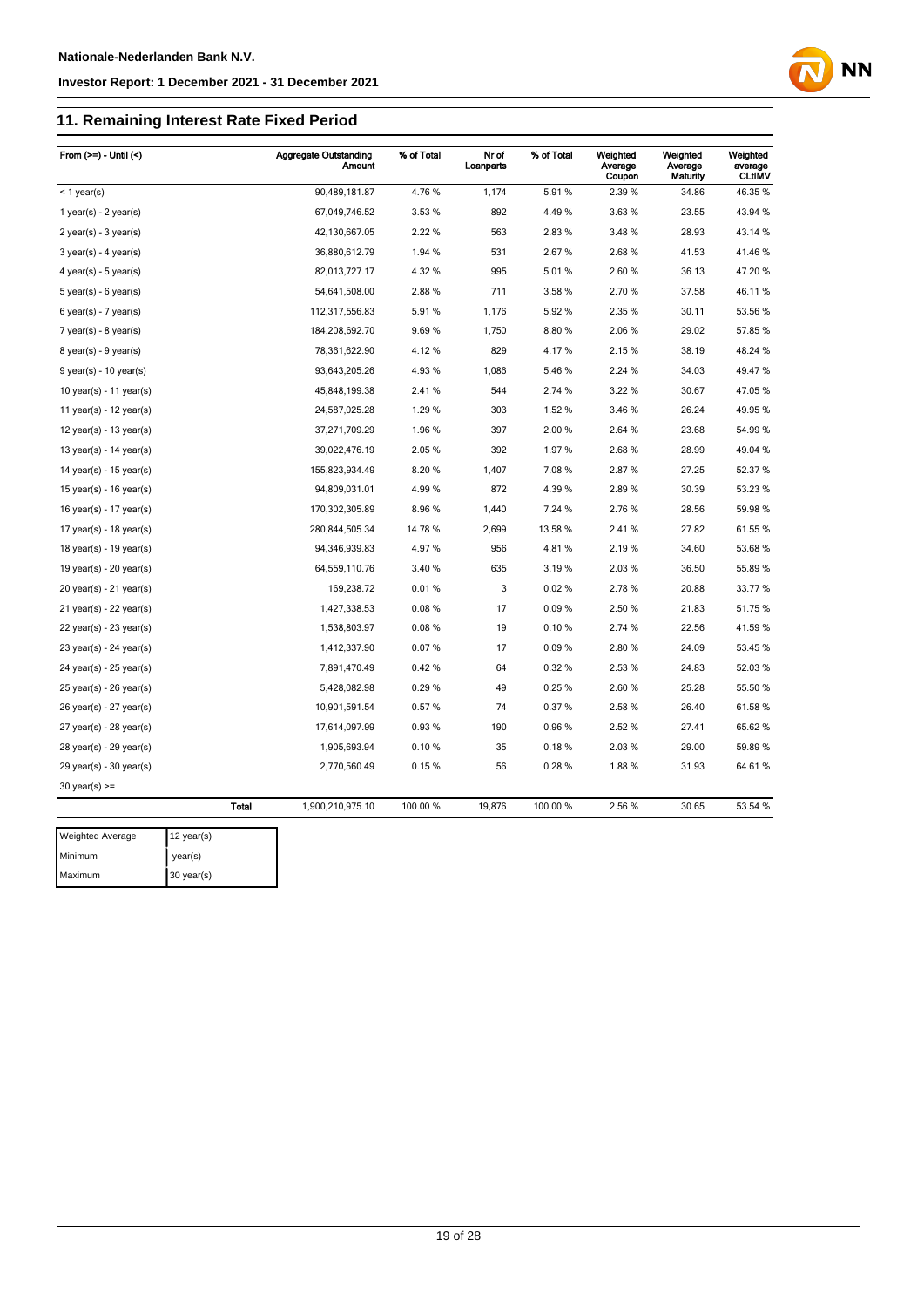# **12. Interest Payment Type**

|                |              | <b>Aggregate Outstanding</b><br>Amount | % of Total | Nr of<br>Loanparts | % of Total | Weighted<br>Average<br>Coupon | Weighted<br>Average<br>Maturity | Weighted<br>average<br><b>CLtIMV</b> |
|----------------|--------------|----------------------------------------|------------|--------------------|------------|-------------------------------|---------------------------------|--------------------------------------|
| Fixed          |              | 1.892.701.740.43                       | 99.60 %    | 19.690             | 99.06 %    | 2.56 %                        | 30.67                           | 53.56 %                              |
| Floating       |              | 7.509.234.67                           | 0.40%      | 186                | 0.94%      | 1.51 %                        | 26.15                           | 49.18%                               |
| <b>Unknown</b> |              |                                        |            |                    |            |                               |                                 |                                      |
|                | <b>Total</b> | 1.900.210.975.10                       | 100.00 %   | 19.876             | 100.00 %   | 2.56 %                        | 30.65                           | 53.54 %                              |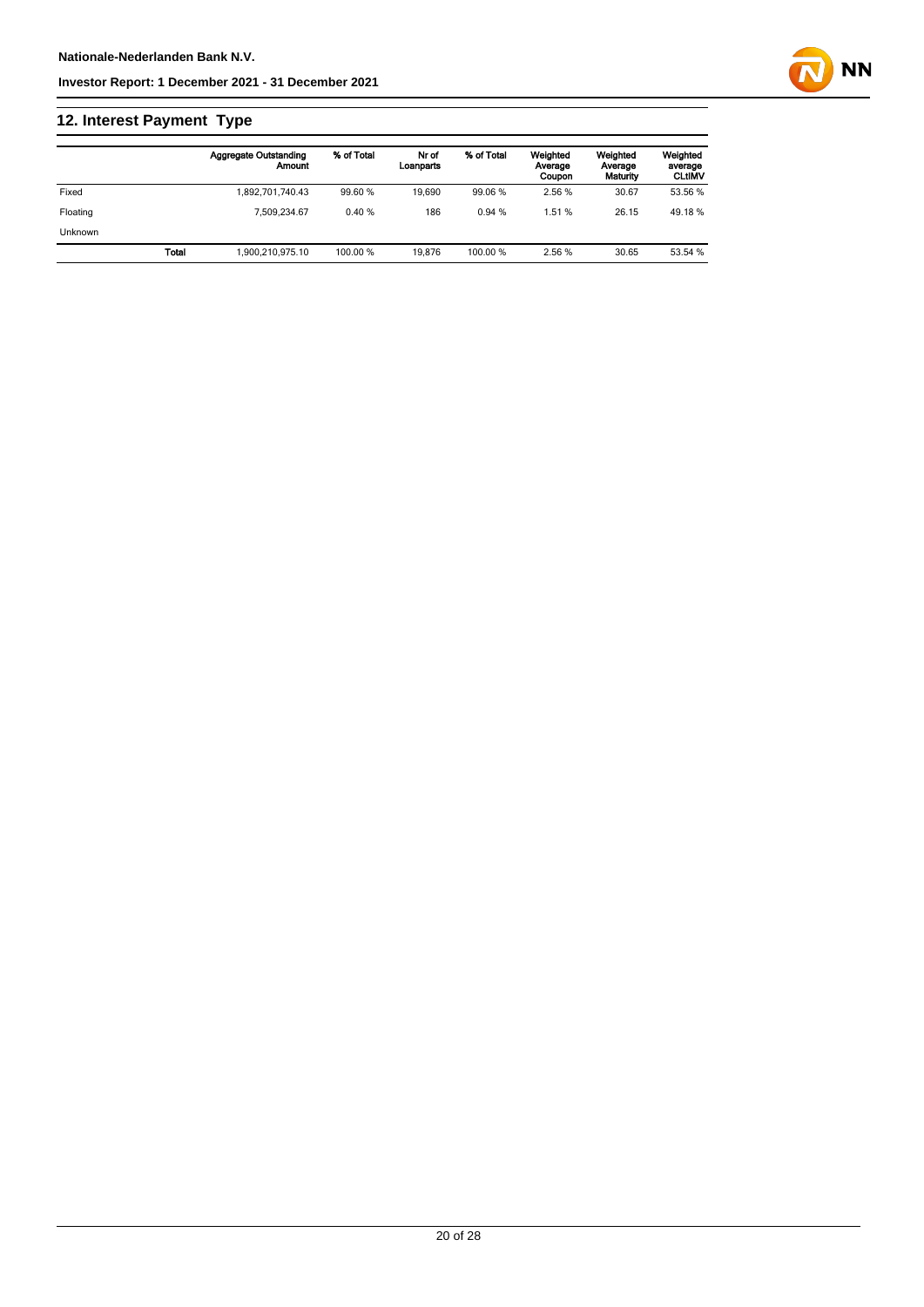

# **13. Property Description**

| <b>Description</b> |              | <b>Aggregate Outstanding</b><br>Amount | % of Total | Nr of<br><b>Borrowers</b> | % of Total | Weighted<br>Average<br>Coupon | Weighted<br>Average<br>Maturity | Weighted<br>average<br><b>CLtIMV</b> |
|--------------------|--------------|----------------------------------------|------------|---------------------------|------------|-------------------------------|---------------------------------|--------------------------------------|
| Flat / Apartment   |              | 198,648,432.76                         | 10.45 %    | 1.089                     | 12.71 %    | 2.33 %                        | 31.51                           | 53.08 %                              |
| House              |              | 1.688.382.904.55                       | 88.85 %    | 7.427                     | 86.70%     | 2.58 %                        | 30.51                           | 53.64 %                              |
| Shop/House         |              | 13.179.637.79                          | 0.69%      | 50                        | 0.58%      | 2.47 %                        | 35.98                           | 48.36 %                              |
|                    | <b>Total</b> | 1.900.210.975.10                       | 100.00 %   | 8.566                     | 100.00%    | 2.56 %                        | 30.65                           | 53.54 %                              |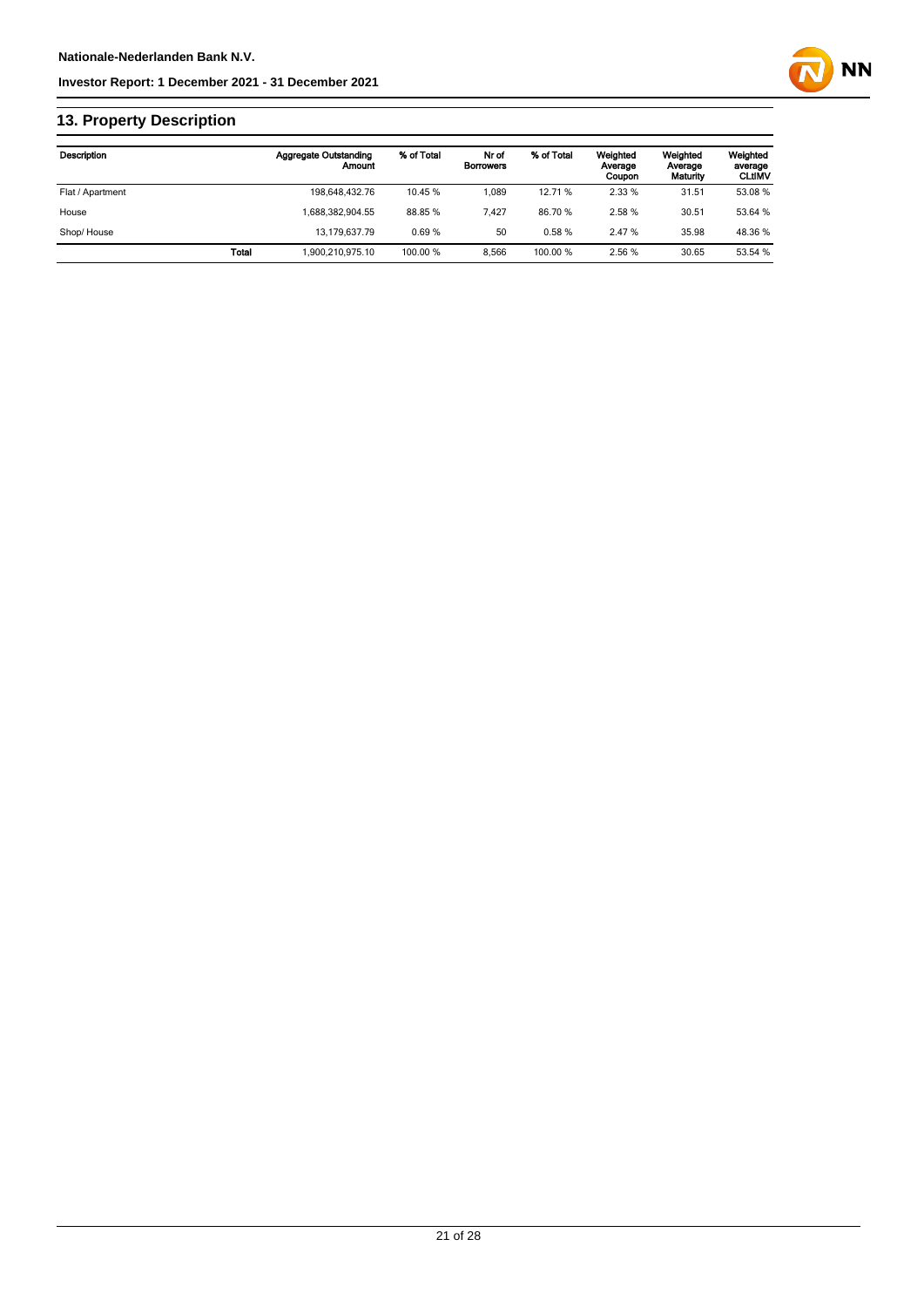

### **14. Geographical Distribution (by province)**

| Province      |       | <b>Aggregate Outstanding</b><br>Amount | % of Total | Nr of<br><b>Borrowers</b> | % of Total | Weighted<br>Average<br>Coupon | Weighted<br>Average<br>Maturity | Weighted<br>average<br><b>CLtIMV</b> |
|---------------|-------|----------------------------------------|------------|---------------------------|------------|-------------------------------|---------------------------------|--------------------------------------|
| Drenthe       |       | 43,221,426.59                          | 2.27 %     | 229                       | 2.67%      | 2.55 %                        | 29.63                           | 54.60%                               |
| Utrecht       |       | 148,330,641.13                         | 7.81%      | 593                       | 6.92%      | 2.56 %                        | 30.56                           | 50.55 %                              |
| Zeeland       |       | 41,388,266.85                          | 2.18%      | 233                       | 2.72%      | 2.71%                         | 30.32                           | 52.60 %                              |
| Zuid-Holland  |       | 529,633,666.66                         | 27.87 %    | 2,354                     | 27.48%     | 2.56 %                        | 30.19                           | 53.61 %                              |
| Flevoland     |       | 57,008,903.56                          | 3.00 %     | 275                       | 3.21%      | 2.49%                         | 29.42                           | 53.72 %                              |
| Friesland     |       | 45,771,614.05                          | 2.41 %     | 237                       | 2.77%      | 2.45 %                        | 32.72                           | 57.35 %                              |
| Gelderland    |       | 211, 166, 375.43                       | 11.11 %    | 929                       | 10.85%     | 2.55 %                        | 29.61                           | 54.90 %                              |
| Groningen     |       | 51,278,926.79                          | 2.70 %     | 279                       | 3.26 %     | 2.46 %                        | 32.48                           | 55.19 %                              |
| Limburg       |       | 76,336,249.87                          | 4.02%      | 422                       | 4.93%      | 2.61%                         | 30.45                           | 56.16%                               |
| Noord-Brabant |       | 287,715,097.41                         | 15.14 %    | 1,273                     | 14.86%     | 2.60%                         | 30.27                           | 55.32 %                              |
| Noord-Holland |       | 303,668,426.99                         | 15.98 %    | 1,216                     | 14.20%     | 2.54 %                        | 31.99                           | 49.70 %                              |
| Overijssel    |       | 104,691,379.77                         | 5.51%      | 526                       | 6.14 %     | 2.49%                         | 31.99                           | 56.41%                               |
| Unspecified   |       |                                        |            |                           |            |                               |                                 |                                      |
|               | Total | 1,900,210,975.10                       | 100.00 %   | 8,566                     | 100.00 %   | 2.56 %                        | 30.65                           | 53.54 %                              |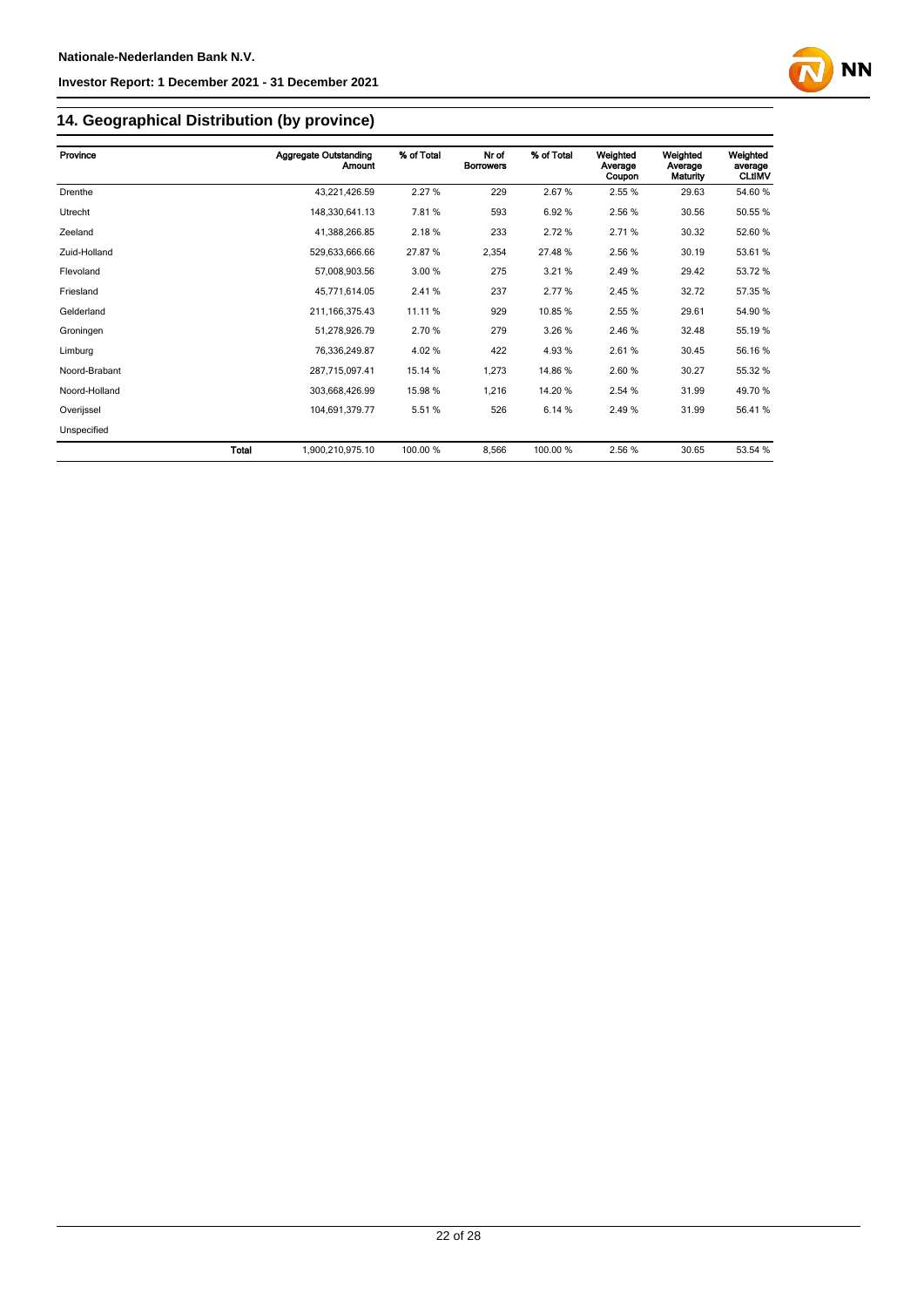

# **15. Occupancy**

| Description    |              | <b>Aggregate Outstanding</b><br>Amount | % of Total | Nr of<br><b>Borrowers</b> | % of Total | Weighted<br>Average<br>Coupon | Weighted<br>Average<br>Maturity | Weighted<br>average<br><b>CLtIMV</b> |
|----------------|--------------|----------------------------------------|------------|---------------------------|------------|-------------------------------|---------------------------------|--------------------------------------|
| Owner Occupied |              | 1,900,210,975.10                       | 100.00 %   | 8.566                     | 100.00 %   | 2.56 %                        | 30.65                           | 53.54 %                              |
| Buy-to-let     |              |                                        |            |                           |            |                               |                                 |                                      |
| <b>Unknown</b> |              |                                        |            |                           |            |                               |                                 |                                      |
|                | <b>Total</b> | 1,900,210,975.10                       | 100.00 %   | 8.566                     | 100.00 %   | 2.56 %                        | 30.65                           | 53.54 %                              |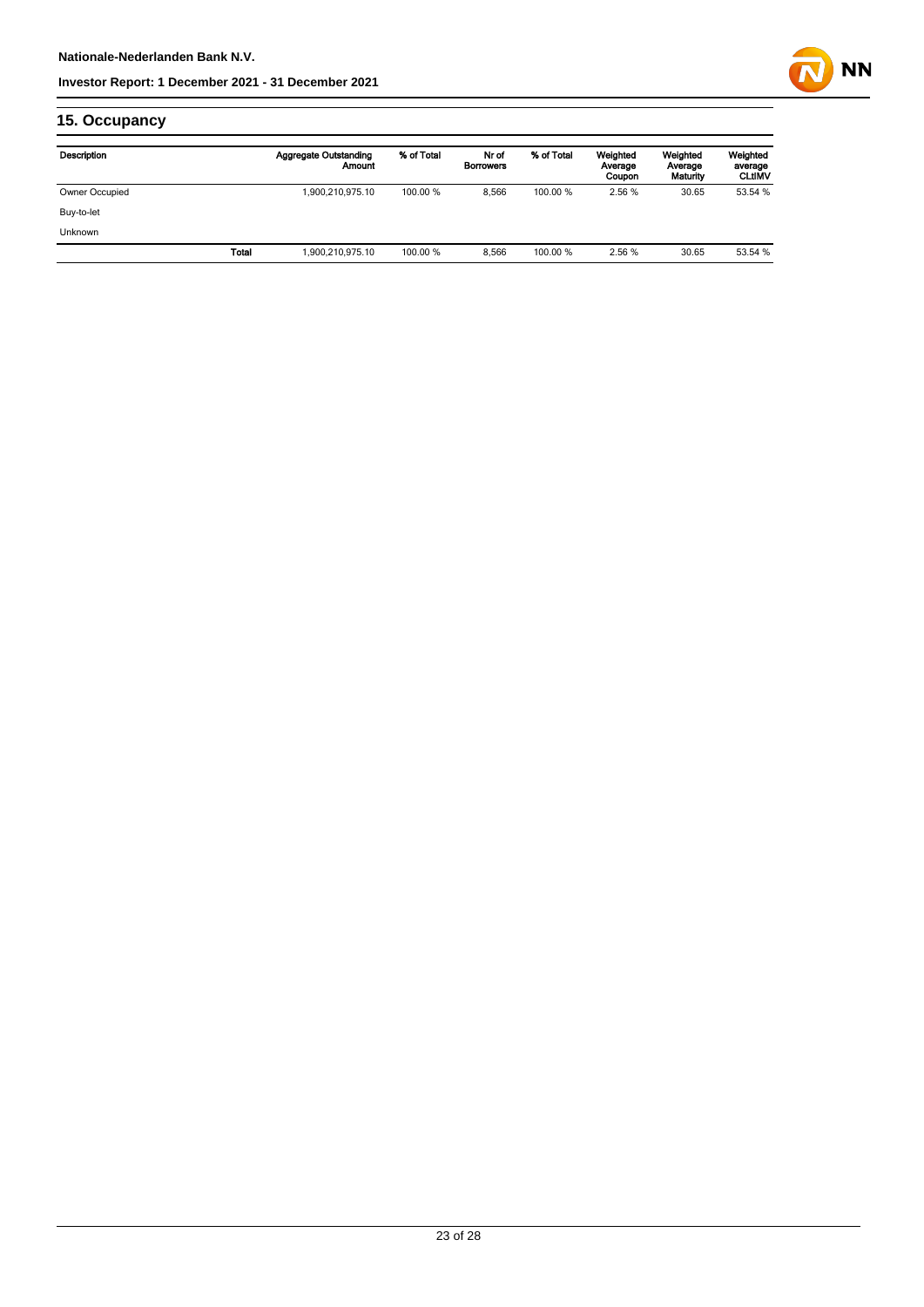

# **16. Loanpart Payment Frequency**

| Description | <b>Aggregate Outstanding</b> | % of Total<br><b>Amount</b> | Nr of<br>Loanparts | % of Total | Weighted<br>Average<br>Coupon | Weighted<br>Average<br>Maturity | Weighted<br>average<br><b>CLtIMV</b> |
|-------------|------------------------------|-----------------------------|--------------------|------------|-------------------------------|---------------------------------|--------------------------------------|
| Half-yearly |                              |                             |                    |            |                               |                                 |                                      |
| Yearly      |                              |                             |                    |            |                               |                                 |                                      |
| Quarterly   |                              |                             |                    |            |                               |                                 |                                      |
| Monthly     | 1,900,210,975.10             |                             | 19.876<br>100.00 % | 100.00 %   | 2.56 %                        | 30.65                           | 53.54 %                              |
| Unknown     |                              |                             |                    |            |                               |                                 |                                      |
|             | Total<br>1,900,210,975.10    |                             | 100.00 %<br>19,876 | 100.00 %   | 2.56 %                        | 30.65                           | 53.54 %                              |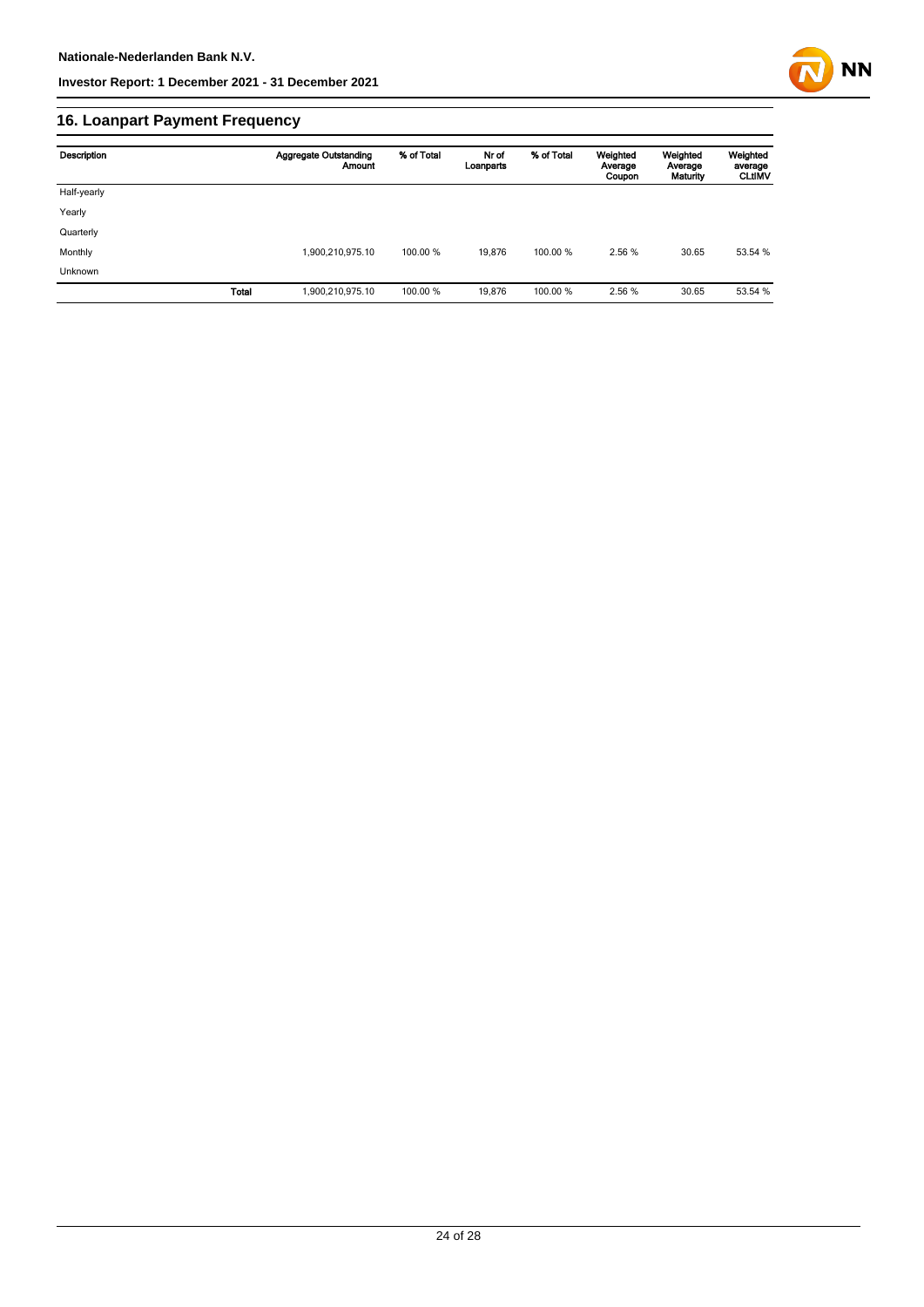# **17. Guarantee Type**

|       | <b>Aggregate Outstanding</b><br>Amount | % of Total | Nr of Loans | % of Total | Weighted<br>Average<br>Coupon | Weighted<br>Average<br>Maturity | Weighted<br>average<br><b>CLUMV</b> |
|-------|----------------------------------------|------------|-------------|------------|-------------------------------|---------------------------------|-------------------------------------|
|       | 500,831,761.01                         | 26.36 %    | 3.100       | 36.19%     | 2.47 %                        | 27.11                           | 54.72 %                             |
|       | 1.399.379.214.09                       | 73.64 %    | 5.466       | 63.81%     | 2.59%                         | 31.92                           | 53.12 %                             |
|       |                                        |            |             |            |                               |                                 |                                     |
| Total | 1.900.210.975.10                       | 100.00 %   | 8.566       | 100.00 %   | 2.56 %                        | 30.65                           | 53.54 %                             |
|       |                                        |            |             |            |                               |                                 |                                     |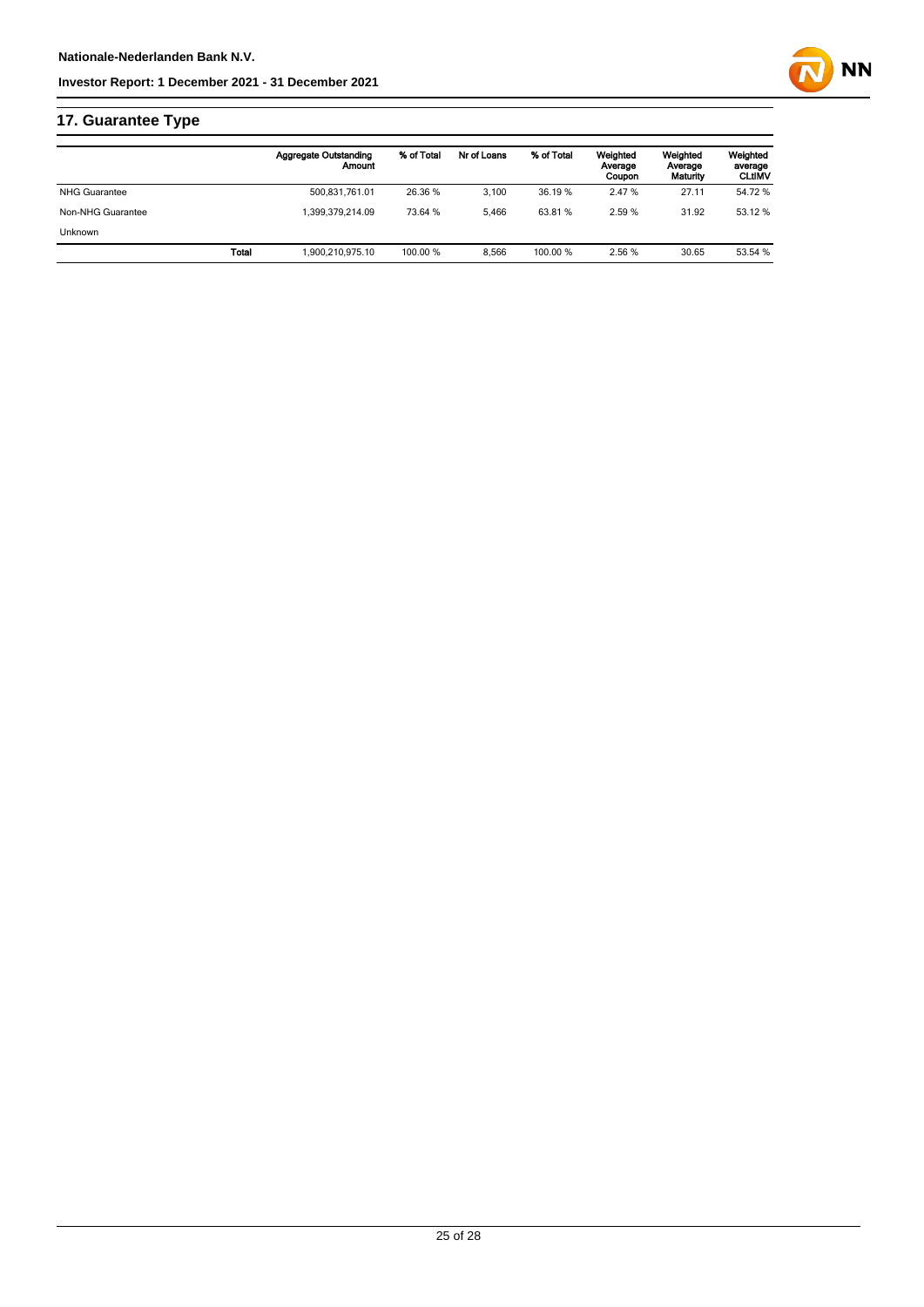#### **Glossary**



| Term                                                | <b>Definition / Calculation</b>                                                                                                                                                                                                                                                                                                                                                                                                                                                                                                                                                                                                                                                                                                                             |
|-----------------------------------------------------|-------------------------------------------------------------------------------------------------------------------------------------------------------------------------------------------------------------------------------------------------------------------------------------------------------------------------------------------------------------------------------------------------------------------------------------------------------------------------------------------------------------------------------------------------------------------------------------------------------------------------------------------------------------------------------------------------------------------------------------------------------------|
| Α                                                   | Min (a, b), where (a) is the sum of the Adjusted Current Balances and (b) is the sum of the Asset Percentage of Current Balance -/-<br>a (alfa) of all Mortgage Receivables;                                                                                                                                                                                                                                                                                                                                                                                                                                                                                                                                                                                |
| ACT                                                 | <b>Asset Cover Test:</b>                                                                                                                                                                                                                                                                                                                                                                                                                                                                                                                                                                                                                                                                                                                                    |
| <b>Adjusted Current Balance</b>                     | The "Adjusted Current Balance" of a Mortgage Receivable is the lower of: (i) the Current Balance of such Mortgage Receivable<br>minus a (alfa); and (ii) the LTV Cut-Off Percentage of the Indexed Valuation relating to such Mortgage Receivable, minus ß (bèta);                                                                                                                                                                                                                                                                                                                                                                                                                                                                                          |
| Asset Percentage                                    | 96.5% or such other percentage figure as is determined from time to time in accordance with the Asset Monitoring Agreement;                                                                                                                                                                                                                                                                                                                                                                                                                                                                                                                                                                                                                                 |
| Assumed Mortgage Interest Rate                      | The expected mortgage interest rate to be offered by the Servicer (acting on behalf of the CBC) in relation to Mortgage Loans<br>which have an interest rate reset, which interest rate will be notified by the Servicer to the CBC and the Rating Agency from time to<br>time;                                                                                                                                                                                                                                                                                                                                                                                                                                                                             |
| Available Liquidity Buffer                          | means available liquid assets on reserved accounts of the CBC, plus interest payments and principal repayments from the<br>underlying assets (including derivatives) to which the CBC is contractually entitled for the following six (6) months period                                                                                                                                                                                                                                                                                                                                                                                                                                                                                                     |
| В                                                   | means the aggregate amount of all Principal Receipts on the Mortgage Receivables up to the end of the immediately preceding<br>calendar month which have not been applied in accordance with the Trust Deed;                                                                                                                                                                                                                                                                                                                                                                                                                                                                                                                                                |
| <b>Base Prospectus</b>                              | The base prospectus dated 18 June 2020 relating to the issue of soft bullet covered bonds, including any supplement and base<br>prospectus updates thereafter;                                                                                                                                                                                                                                                                                                                                                                                                                                                                                                                                                                                              |
| С                                                   | means the amounts standing to the credit of the Reserve Account;                                                                                                                                                                                                                                                                                                                                                                                                                                                                                                                                                                                                                                                                                            |
| <b>Calculation Date</b>                             | The date falling two (2) Business Days before each CBC Payment Date. The "relevant" Calculation Date in respect of any<br>Calculation Period will be the first Calculation Date falling after the end of that period and the "relevant" Calculation Date in respect<br>of any CBC Payment Date will be the last Calculation Date prior to that CBC Payment Date;                                                                                                                                                                                                                                                                                                                                                                                            |
| <b>CBC Account Bank</b>                             | BNG Bank N.V. in its capacity as CBC Account Bank under the CBC Account Agreement or its successor;                                                                                                                                                                                                                                                                                                                                                                                                                                                                                                                                                                                                                                                         |
| <b>Closing Date</b>                                 | 18 June 2020                                                                                                                                                                                                                                                                                                                                                                                                                                                                                                                                                                                                                                                                                                                                                |
| <b>Construction Deposit</b>                         | In relation to a Mortgage Loan, that part of the Mortgage Loan which the relevant Borrower requested to be disbursed into a<br>blocked account held in his name with the relevant Originator, the proceeds of which can only be applied towards construction of,<br>or improvements to, the relevant Mortgaged Asset;                                                                                                                                                                                                                                                                                                                                                                                                                                       |
| <b>Credit Rating</b>                                | An assessment of the credit worthiness of the notes or counterparties, assigned by the Rating Agency;                                                                                                                                                                                                                                                                                                                                                                                                                                                                                                                                                                                                                                                       |
| <b>Current Balance</b>                              | In relation to an Eligible Receivable at any date, the Net Outstanding Principal Amount, excluding Accrued Interest and Arrears of<br>Interest;                                                                                                                                                                                                                                                                                                                                                                                                                                                                                                                                                                                                             |
| Current Loan to Indexed Market Value (CLTIMV)       | Current Balance divided by the Indexed Valuation;                                                                                                                                                                                                                                                                                                                                                                                                                                                                                                                                                                                                                                                                                                           |
| Current Loan to Original Market Value (CLTOMV)      | Current Balance divided by the Original Market Value;                                                                                                                                                                                                                                                                                                                                                                                                                                                                                                                                                                                                                                                                                                       |
| Cut-off date                                        | The last day of the month immediately preceding the date on which the Investor Report is published;                                                                                                                                                                                                                                                                                                                                                                                                                                                                                                                                                                                                                                                         |
| D                                                   | means the aggregate outstanding principal balance of all Transferred Collateral in Substitution Assets;                                                                                                                                                                                                                                                                                                                                                                                                                                                                                                                                                                                                                                                     |
| Eligible Collateral                                 | Euro denominated cash and/or Substitution Assets:                                                                                                                                                                                                                                                                                                                                                                                                                                                                                                                                                                                                                                                                                                           |
| Index                                               | The index of increases or decreases, as the case may be, of house prices issued by the Dutch land registry (kadaster) in relation to<br>residential properties in the Netherlands;                                                                                                                                                                                                                                                                                                                                                                                                                                                                                                                                                                          |
| Indexed Valuation (with respect to ACT calculation) | In relation to any Mortgaged Asset at any date: (a) where the Original Market Value of that Mortgaged Asset is equal to or greater<br>than the Price Indexed Valuation as at that date, the Price Indexed Valuation; or (b) where the Original Market Value of that<br>Mortgaged Asset is less than the Price Indexed Valuation as at that date, the Original Market Value plus 90% (or, if a different<br>percentage is required or sufficient from time to time for the Covered Bonds to qualify as "covered bonds" as defined in the Capital<br>Requirements Directive and the Issuer wishes to apply such different percentage, then such different percentage) of the difference<br>between the Price Indexed Valuation and the Original Market Value; |
| <b>Interest Rate Fixed Period</b>                   | Period for which the current interest rate on the Mortgage Receivable remains unchanged;                                                                                                                                                                                                                                                                                                                                                                                                                                                                                                                                                                                                                                                                    |
| Interest Rate Swap                                  | An interest rate swap transaction that forms part of an Interest Swap Agreement.                                                                                                                                                                                                                                                                                                                                                                                                                                                                                                                                                                                                                                                                            |
| Interest Reserve Required Amount                    | means an amount equal to (A) the positive difference, if any, between (i) the aggregate amount of Scheduled Interest for all Series<br>outstanding and (ii) the aggregate amount of interest to be received under the Transferred Assets up to the relevant final maturity<br>date taking into account their respective contractual amortisation profile less in respect of each Savings Mortgage Receivable<br>which is subject to a Participation, an amount equal to the net amount received or recovered multiplied by the applicable<br>Participation Fraction;                                                                                                                                                                                        |
| <b>IRS</b>                                          | Interest Rate Swap;                                                                                                                                                                                                                                                                                                                                                                                                                                                                                                                                                                                                                                                                                                                                         |
| Issuer                                              | Nationale-Nederlanden Bank N.V., a public company with limited liability (naamloze vennootschap) organised under the laws of the<br>Netherlands and established in The Haque, the Netherlands;                                                                                                                                                                                                                                                                                                                                                                                                                                                                                                                                                              |
|                                                     | For each Mortgage Receivable its Current Balance minus the LTV Cut-Off Percentage of its Indexed Valuation provided that if the<br>result is negative, L shall be zero and if the result exceeds $\alpha$ (alpha), L shall equal $\alpha$ (alpha);                                                                                                                                                                                                                                                                                                                                                                                                                                                                                                          |
| Legally Required Minimum OC                         | Means the minimum level of overcollateralization of 5% or such other percentage as may be required from time to time by the CB<br>Regulations. This means that the total outstanding balance of the cover assets in the pool must be 105% of the total amount of<br>outstanding covered bonds (both excluding accrued interest);                                                                                                                                                                                                                                                                                                                                                                                                                            |
| Loan Part(s)                                        | One or more of the loan parts (leningdelen) of which a Mortgage Loan consists;                                                                                                                                                                                                                                                                                                                                                                                                                                                                                                                                                                                                                                                                              |
| LTV Cut-Off indexed valuation %                     | 80 % for all Mortgage Receivables or such other percentage as may be notified to the Rating Agency from time to time in respect of<br>the relevant Mortgage Receivables, or such lower percentage as is (a) required from time to time for Covered Bonds to qualify as<br>covered bonds as defined in the Capital Requirements Directive or (b) otherwise determined from time to time in accordance with<br>the Asset Monitoring Agreement;                                                                                                                                                                                                                                                                                                                |
| Mandatory Liquidity Required Amount                 | means the higher of (i) zero and (ii) an amount equal to the amount which is at such time required to be maintained by the CBC to<br>ensure compliance with article 40g of the Decree after taking into account any certain amounts standing to the credit of the CBC<br>Account and the Reserve Account as permitted to be taken into account pursuant to article 40g of the Decree and any other<br>amounts (whether held or generated and) permitted to be taken into account pursuant to article 40g of the Decree, (in each case all<br>as calculated on each relevant Calculation Date for the relevant period prescribed by article 40g of the Decree);                                                                                              |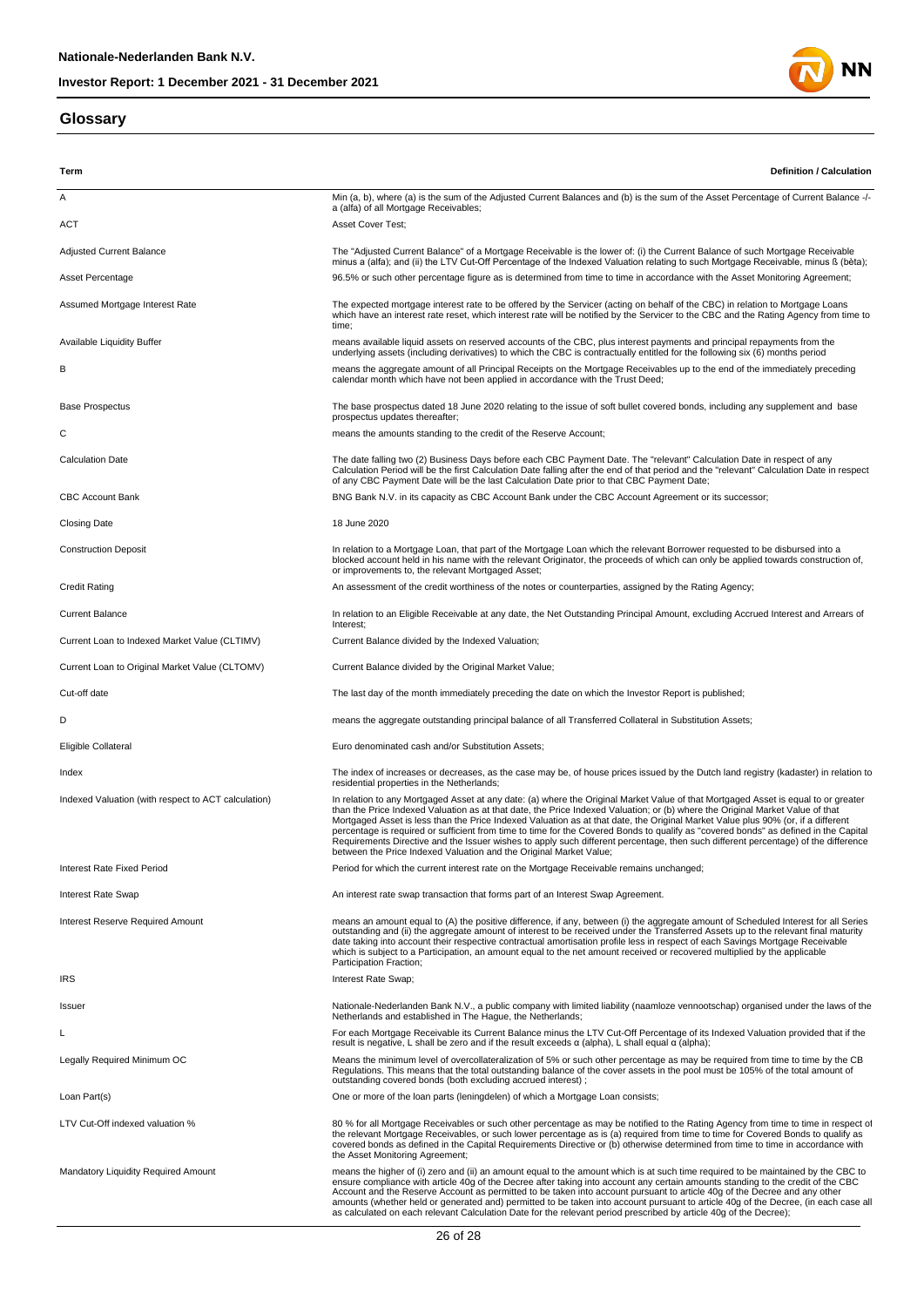

| Term                             | <b>Definition / Calculation</b>                                                                                                                                                                                                                                                                                                                                                                                                                                                                                                                                                                                                                                                                                                                                                                                                                                                                                                                              |
|----------------------------------|--------------------------------------------------------------------------------------------------------------------------------------------------------------------------------------------------------------------------------------------------------------------------------------------------------------------------------------------------------------------------------------------------------------------------------------------------------------------------------------------------------------------------------------------------------------------------------------------------------------------------------------------------------------------------------------------------------------------------------------------------------------------------------------------------------------------------------------------------------------------------------------------------------------------------------------------------------------|
| <b>Maturity Date</b>             | In respect of a Series of Covered Bonds, the date on which the Covered Bonds of such Series are expected to be redeemed at<br>their Principal Amount Outstanding in accordance with the Conditions, as specified in the relevant Final Terms, which date falls no<br>more than 47 years after the Issue Date of such Series.                                                                                                                                                                                                                                                                                                                                                                                                                                                                                                                                                                                                                                 |
| Net Outstanding Principal Amount | In relation to a Mortgage Receivable, at any date, the Outstanding Principal Amount of the relevant Mortgage Loan less (A) if it is a<br>Savings Mortgage Loan or a Savings Investment Mortgage Loan subject to an Insurance Savings Participation, an amount equal to<br>the Insurance Savings Participation on such date and (B) if it is a Bank Savings Mortgage Loan subject to a Bank Savings<br>Participation, an amount equal to the Bank Savings Participation on such date;                                                                                                                                                                                                                                                                                                                                                                                                                                                                         |
| <b>NHG</b>                       | Nationale Hypotheek Garantie: guarantees (""borgtochten"") issued by Stichting Waarborgfonds Eigen Woningen under the terms<br>and conditions of the Nationale Hypotheek Garantie, as amended from time to time;                                                                                                                                                                                                                                                                                                                                                                                                                                                                                                                                                                                                                                                                                                                                             |
| NHG Loan                         | A Mortgage Loan that has the benefit of an NHG guarantee;                                                                                                                                                                                                                                                                                                                                                                                                                                                                                                                                                                                                                                                                                                                                                                                                                                                                                                    |
| Nominal OC                       | The Net Outstanding Principal Amount of all Mortgage Receivables, excluding any Defaulted Receivables, plus (b) the Collateral<br>Market Value of all Transferred Collateral in the form of Substitution Assets plus (c) the cash standing to the credit of the CBC<br>Transaction Account(s), excluding Swap Collateral minus the aggregate Principal Amount Outstanding of the Covered Bonds at the<br>end of such calendar month divided by the aggregate Principal Amount Outstanding of the Covered Bonds at the end of such<br>calendar month:                                                                                                                                                                                                                                                                                                                                                                                                         |
| Non NHG Loan                     | A Mortgage Loan that does not have the benefit of an NHG Guarantee;                                                                                                                                                                                                                                                                                                                                                                                                                                                                                                                                                                                                                                                                                                                                                                                                                                                                                          |
| Occupancy                        | The way the Mortgaged Asset is used (e.g. owner occupied);                                                                                                                                                                                                                                                                                                                                                                                                                                                                                                                                                                                                                                                                                                                                                                                                                                                                                                   |
| Original Market Value            | In relation to any Mortgaged Asset the market value (marktwaarde) given to that Mortgaged Asset by the most recent valuation<br>addressed to the Transferor that transferred the relevant Mortgage Receivable to the CBC or, as applicable, the foreclosure value<br>(executiewaarde) given to that Mortgaged Asset by the most recent valuation addressed to the Transferor that transferred the<br>relevant Mortgage Receivable to the CBC, divided by 0.90 or such other factor as required from time to time by the applicable rules<br>and regulations or any internal requirement of the Transferor in relation thereto;                                                                                                                                                                                                                                                                                                                               |
| Originator                       | Nationale-Nederlanden Levensverzekering Maatschappij N.V. or Nationale-Nederlanden Bank N.V.                                                                                                                                                                                                                                                                                                                                                                                                                                                                                                                                                                                                                                                                                                                                                                                                                                                                 |
| Outstanding Principal Amount     | In respect of a Relevant Mortgage Receivable, on any date the (then remaining) aggregate principal sum ("hoofdsom") due by the<br>relevant Borrower under the relevant Mortgage Loan, including any Further Advance Receivable transferred to the CBC and, after<br>foreclosure of the Relevant Mortgage Receivable resulting in a loss being realised, zero;                                                                                                                                                                                                                                                                                                                                                                                                                                                                                                                                                                                                |
| Participation Fraction           | means interest and fees and other amounts received by the CBC in respect of the Mortgage Receivables, other than Principal<br>Receipts and less in respect of each Savings Mortgage Receivable which is subject to a Participation, an amount equal to the net<br>amount received or recovered multiplied by the Participation divided by the Outstanding Principal Amount of such Savings<br>Mortgage Receivable;                                                                                                                                                                                                                                                                                                                                                                                                                                                                                                                                           |
| Performing Loans                 | Mortgage Loans which are current and therefore do not show any arrears;                                                                                                                                                                                                                                                                                                                                                                                                                                                                                                                                                                                                                                                                                                                                                                                                                                                                                      |
| Price Indexed Valuation          | In relation to any property at any date means the Original Market Value of that property increased or decreased as appropriate by<br>the increase or decrease in the Index since the date of the Original Market Value;                                                                                                                                                                                                                                                                                                                                                                                                                                                                                                                                                                                                                                                                                                                                      |
| Rating Agency                    | Standard & Poors Credit Market Services Europe Limited;                                                                                                                                                                                                                                                                                                                                                                                                                                                                                                                                                                                                                                                                                                                                                                                                                                                                                                      |
| Remaining Tenor                  | The time in years from the end of the reporting period to the maturity date of a Mortgage Loan;                                                                                                                                                                                                                                                                                                                                                                                                                                                                                                                                                                                                                                                                                                                                                                                                                                                              |
| Reserve Account Required Amount  | means (a) until the occurrence of a Reserve Account Trigger Event: an amount equal to the Mandatory Liquidity Required Amount<br>and (b) following the occurrence of a Reserve Account Trigger Event: an amount equal to the higher of (i) the Mandatory Liquidity<br>Required Amount and (ii) the Reserve Trigger Required Amount;                                                                                                                                                                                                                                                                                                                                                                                                                                                                                                                                                                                                                          |
| Reserve Trigger Required Amount  | means an amount equal to (a) the aggregate for all Series of the aggregate Scheduled Interest for each such Series due in the next<br>three following CBC Payment Periods (to the extent that no Swap has been entered into in relation to any Series) plus (b) the<br>anticipated aggregate amount payable in the next three following CBC Payment Periods in respect of the items referred to in<br>paragraphs (a) up to and including (d) of the CBC Priority of Payments, as calculated on each relevant Calculation Date;                                                                                                                                                                                                                                                                                                                                                                                                                               |
| Seasoning                        | Number of years since the origination of the Mortgage Loan Parts to the end of the Reporting Period;                                                                                                                                                                                                                                                                                                                                                                                                                                                                                                                                                                                                                                                                                                                                                                                                                                                         |
| Series                           | A Tranche of Covered Bonds together with any further Tranche or Tranches of Covered Bonds expressed to be consolidated and<br>form a single series with the Covered Bonds of the original Tranche and the terms of which are identical (save for the Issue Date<br>and/or the Interest Commencement Date but including as to whether or not the Covered Bonds are listed);                                                                                                                                                                                                                                                                                                                                                                                                                                                                                                                                                                                   |
| Set-Off                          | Claim that corresponds to a debt to the same borrower, which is not covered by the DGS;                                                                                                                                                                                                                                                                                                                                                                                                                                                                                                                                                                                                                                                                                                                                                                                                                                                                      |
| <b>Substitution Assets</b>       | means the classes of assets denominated in euro from time to time eligible under the CRR and/or the Wft to collateralise covered<br>bonds including (on the date of this Base Prospectus) and subject to certain limitations:(a) exposures to or guaranteed by central<br>governments, central banks or international organisations in accordance with article 129(1)(a) CRR;(b) exposures to or guaranteed<br>by public sector entities, regional governments or local authorities in accordance with article 129(1)(b) CRR;(c) exposures to<br>institutions in accordance with article 129(1)(c) CRR; and (d) exposures for which DNB has waived the application of article 129(1)<br>(c) CRR in accordance with article 129(1) CRR third paragraph, which assets on an aggregate basis are subject to a limit of 20 per<br>cent., or such other percentage as required under the Wft, of the aggregate Principal Amount Outstanding of the Covered Bonds; |
| <b>Transferred Collateral</b>    | means any Eligible Collateral transferred or purported to be transferred to the CBC pursuant to the Guarantee Support Agreement,<br>to the extent not redeemed, retransferred, sold or otherwise disposed of by the CBC:                                                                                                                                                                                                                                                                                                                                                                                                                                                                                                                                                                                                                                                                                                                                     |
| z                                | An amount equal to the Interest Cover Required Amount                                                                                                                                                                                                                                                                                                                                                                                                                                                                                                                                                                                                                                                                                                                                                                                                                                                                                                        |
| $\alpha$ (alfa)                  | Gross set-off as determined according to Asset Monitoring Agreement;                                                                                                                                                                                                                                                                                                                                                                                                                                                                                                                                                                                                                                                                                                                                                                                                                                                                                         |
| $\beta$ (beta)                   | For each Mortgage Receivable the lower of (i) the LTV Cut-Off percentage of its indexed valuation and (ii) a minus L                                                                                                                                                                                                                                                                                                                                                                                                                                                                                                                                                                                                                                                                                                                                                                                                                                         |